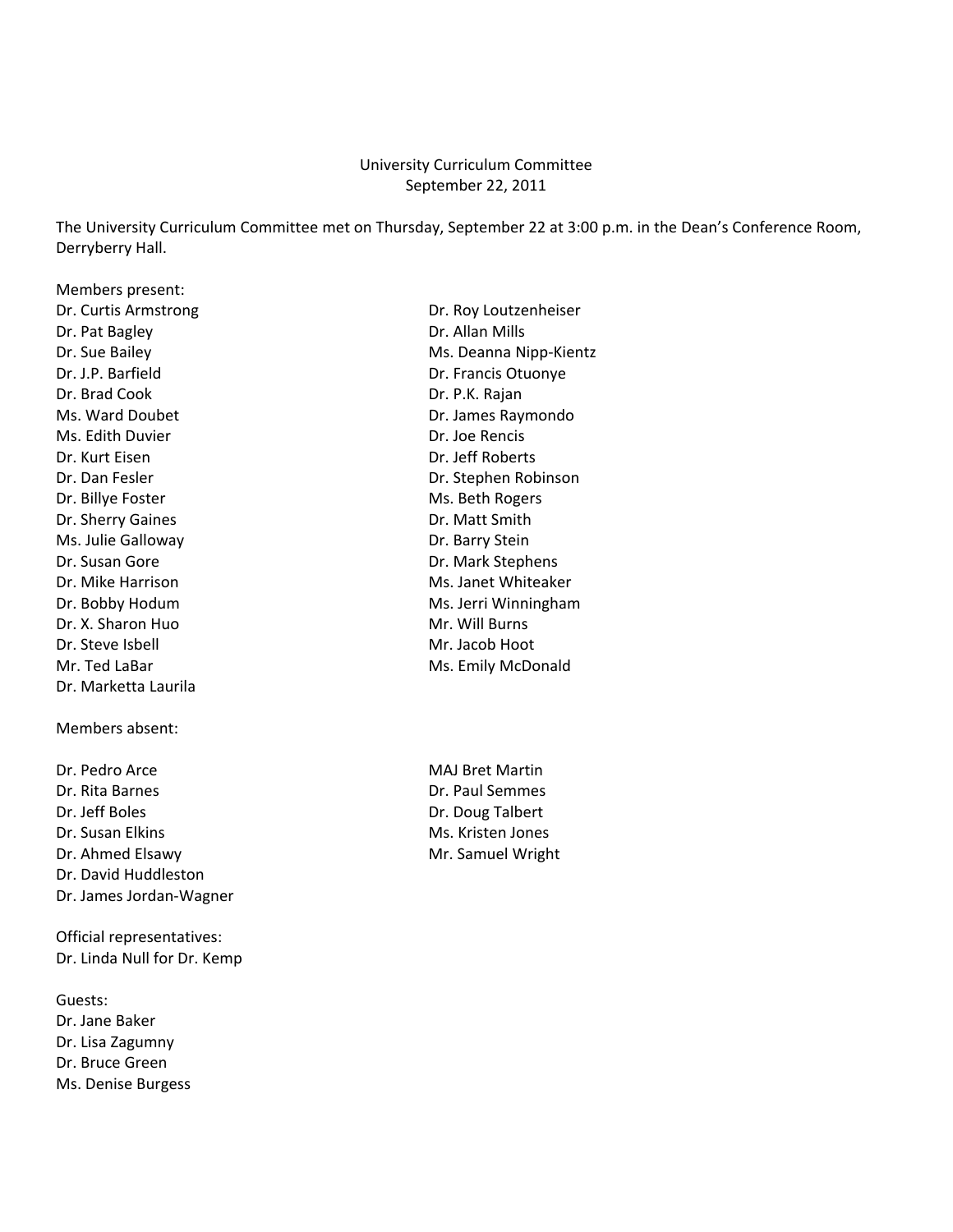#### **SUMMARY OF PROCEEDINGS**

- I. Approval of agenda
- 2. Approval of March 17, 2011 minutes
- 3. Approval of course change from the Department of Accounting
- 4. Approval of course deletion, course changes and management information systems concentration changes from the Department of Decision Sciences & Management
- 5. Approval of general management concentration changes and course title change from the Department of Decision Sciences & Management
- 6. Approval of course addition, course change and human resource management concentration changes from the Department of Decision Sciences & Management
- 7. Approval of bachelor of music in music education concentration changes from the Department of Music & Art
- 8. Approval of curriculum changes from the Department of Music & Art
- 9. Approval of two new concentrations in political science from the Department of Sociology & Political Science
- 10. Approval of course title change for ECSP 3001 from the Department of Curriculum & Instruction
- 11. Approval of course change for AGRN 2210 from the School of Agriculture
- 12. Approval of AGET course additions and changes from the School of Agriculture
- 13. Approval of ANS 3330 course change from the School of Agriculture
- 14. Approval of AGR course addition from the School of Agriculture
- 15. Approval of course and catalog changes from the Department of English & Communications
- 16. Informational Only Changes to Learning Support Program

#### **1. Approval of Agenda**

**Motion.** Dr. Armstrong moved to approve the agenda as submitted. The motion was seconded by Dr. Raymondo and carried.

#### **2. Approval of the March 17, 2011 Minutes**

**Motion.** Mr. LaBar moved to approve the March 17, 2011 minutes. The motion was seconded by Dr. Armstrong and carried.

## **3. Approval of Course Change from the Department of Accounting**

In a memorandum dated August 29, 2011, approval was requested for the following:

#### Prerequisite Change for ACCT 4230:

From: Accounting 3210

To: Accounting 3210 with grade of "C" or better

**Motion.** Dr. Fesler moved to approve the change effective Spring 2012. The motion was seconded by Dr. Armstrong and carried.

## **4. Approval of Course Deletion, Course Change and Management Information Systems Concentration Changes from the Department of Decision Sciences and Management**

In a memorandum dated September 16, 2011, approval was requested for the following:

#### Course Deletion:

DS 3830. COBOL Programming for Business. Lec. 3. Credit 3.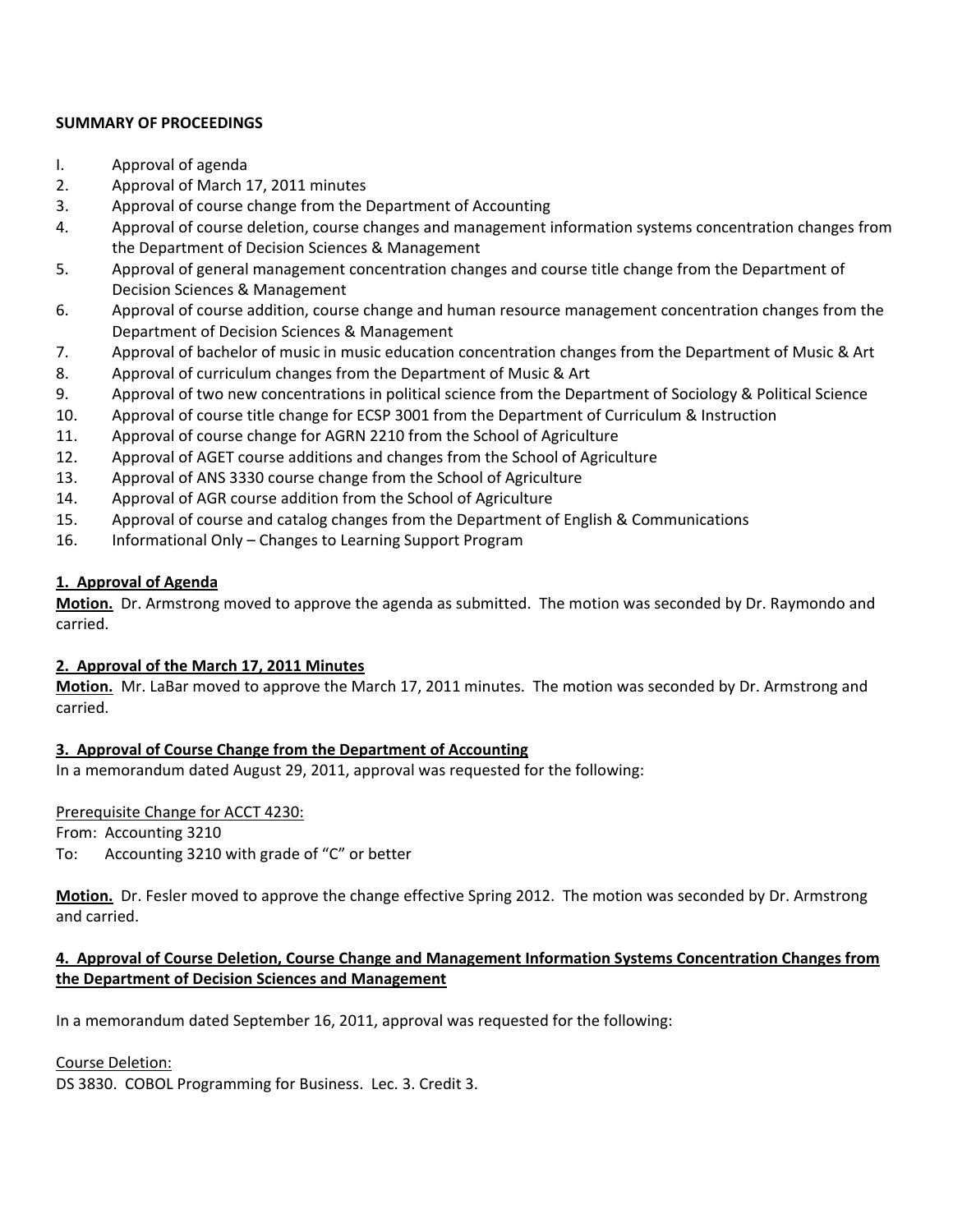#### Course Changes:

- 1. Remove DS 3810 (3 hours credit) as a required course for the MIS concentration and replace it with a DS Elective (3 hours credit).
- 2. Change to DS 3850:

Current: DS 3850. Advanced Business Data Processing. Lec. 3. Credit 3. Prerequisite: DS 2810. Introduction to software development of business oriented applications including control structures, memory structures, and database‐oriented applications.

Revised:

DS3850. Business Applications Development I. Lec. 3. Credit 3. Prerequisite: DS2810. Introduction to development of business applications. Includes programming concepts such as variables, data types, control structures, and input/output files.

3. Change to DS 3860:

Current:

DS 3860. Business Database Management.

Lec. 3. Credit 3.

Prerequisite: DS 3850 or consent of instructor. Issues and concepts related to designing and managing computerized business databases; emphasis on functional area applications using mini and microcomputer data management software.

Revised: DS 3860. Business Database Management. Lec. 3. Credit 3. Prerequisite:DS 2810.Concepts of designing and managing databases in a business environment with emphasis on database design, and normalization.

4. Change to DS 3870:

Current: DS 3870. Business Web Applications Development. Lec. 3. Credit 3. Prerequisite: DS 3850. Develop Internet‐based database applications for business.

Revised: DS 3870. Business Applications Development II. Lec. 3. Credit 3. Prerequisite: DS 3850.Advanced programming skills with emphasis on object-orientation, database integration, and web application development.

5. Change to DS 4250: Current: DS 4250. Business Data Communications. Lec. 3. Credit 3.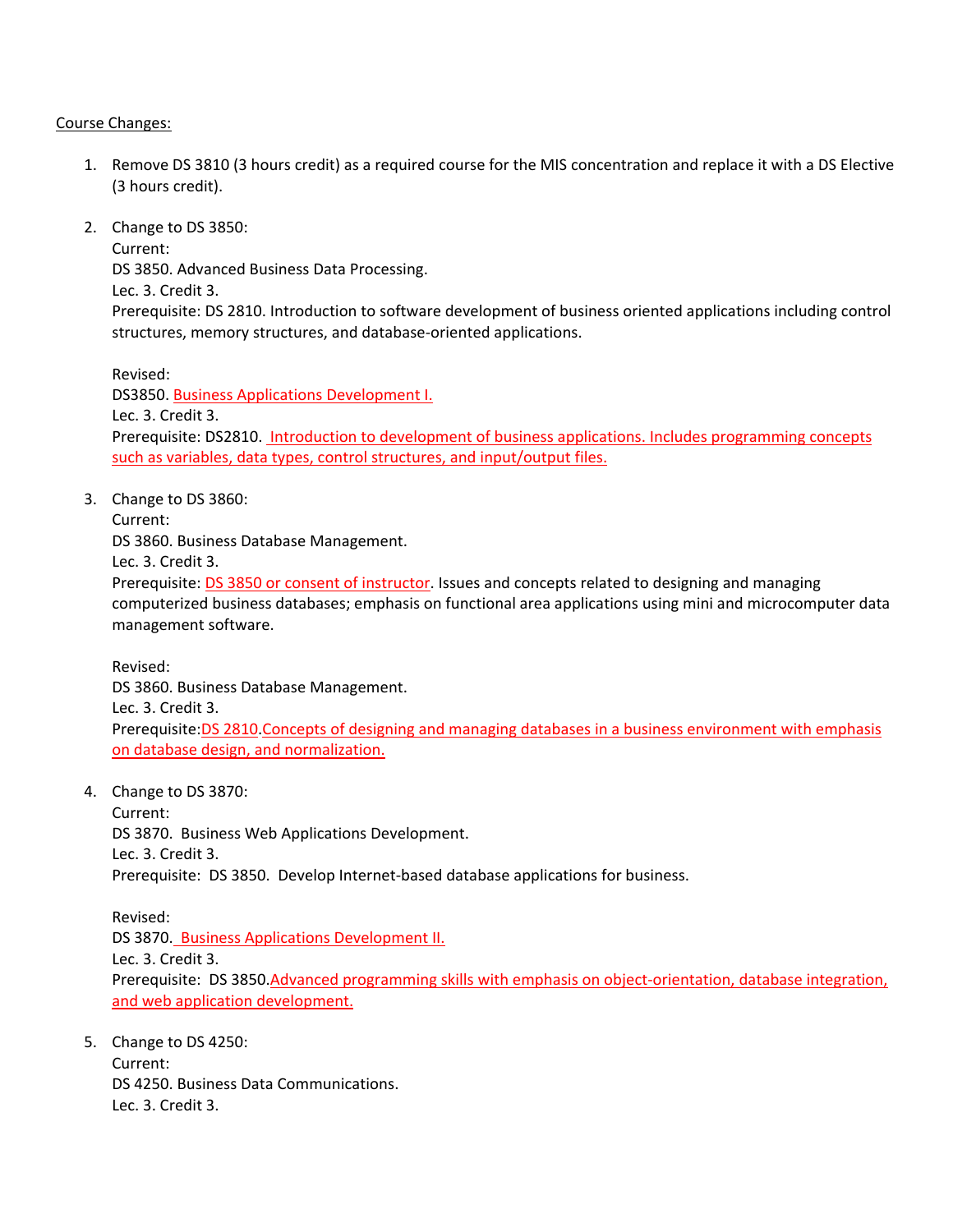Prerequisite: DS 3850 or consent of instructor. Concepts and management of data and voice communications for supporting business activities to include local and wide area networks.

Revised: DS 4250. Business Data Communications. Lec. 3. Credit 3. Prerequisite:DS 2810.Concepts of data and voice communication networks for supporting business activities to include the OSI model, local and wide area networks, network security, and network management.

6. Change DS 4330 (DS 5330):

Current:

DS 4330 (5330). Management Systems Analysis.

Lec. 3. Credit 3.

Prerequisite: DS 3841 and DS 3860. An applications oriented study of the business systems development life cycle; current systems analysis and design methods are emphasized.

Revised:

DS 4330 (5330). Management Information Systems Analysis and Design.

Lec. 3. Credit 3.

Prerequisite: DS 3860 or consent of instructor. An applications oriented study of the business systems development life cycle; current systems analysis and design methods are emphasized.

7. Change DS 4550:

Current:

DS 4550. Information Systems Development Practicum.

Lec. 3. Credit 3.

Prerequisites: DS 3870, DS 4250, and DS 4330. Students develop their knowledge and skills in planning, analyzing, designing, and implementing real‐world information systems.

Revised:

DS 4550. Information Systems Development Practicum.

Lec. 3. Credit 3.

Prerequisites: DS 3870 and DS 4330, Co-requisite: DS 4250. Students develop their knowledge and skills in planning, analyzing, designing, and implementing real‐world information systems.

#### **Junior Year**

BMGT 3510 ‐ Management and Organization Behavior Credit 3. DS 3620 ‐ Management Science Credit 3. DS 3841 ‐ Management Information Systems Credit 3. DS 3850 –Business Application Development I Credit 3. DS 3860 ‐ Business Database Management Credit 3. ECON 3610 ‐ Business Statistics I Credit 3. FIN 3210 ‐ Principles of Managerial Finance Credit 3. MKT 3400 ‐ Principles of Marketing Credit 3. DS Elective Credit 3. Non‐business elective Credit 3. Total: 30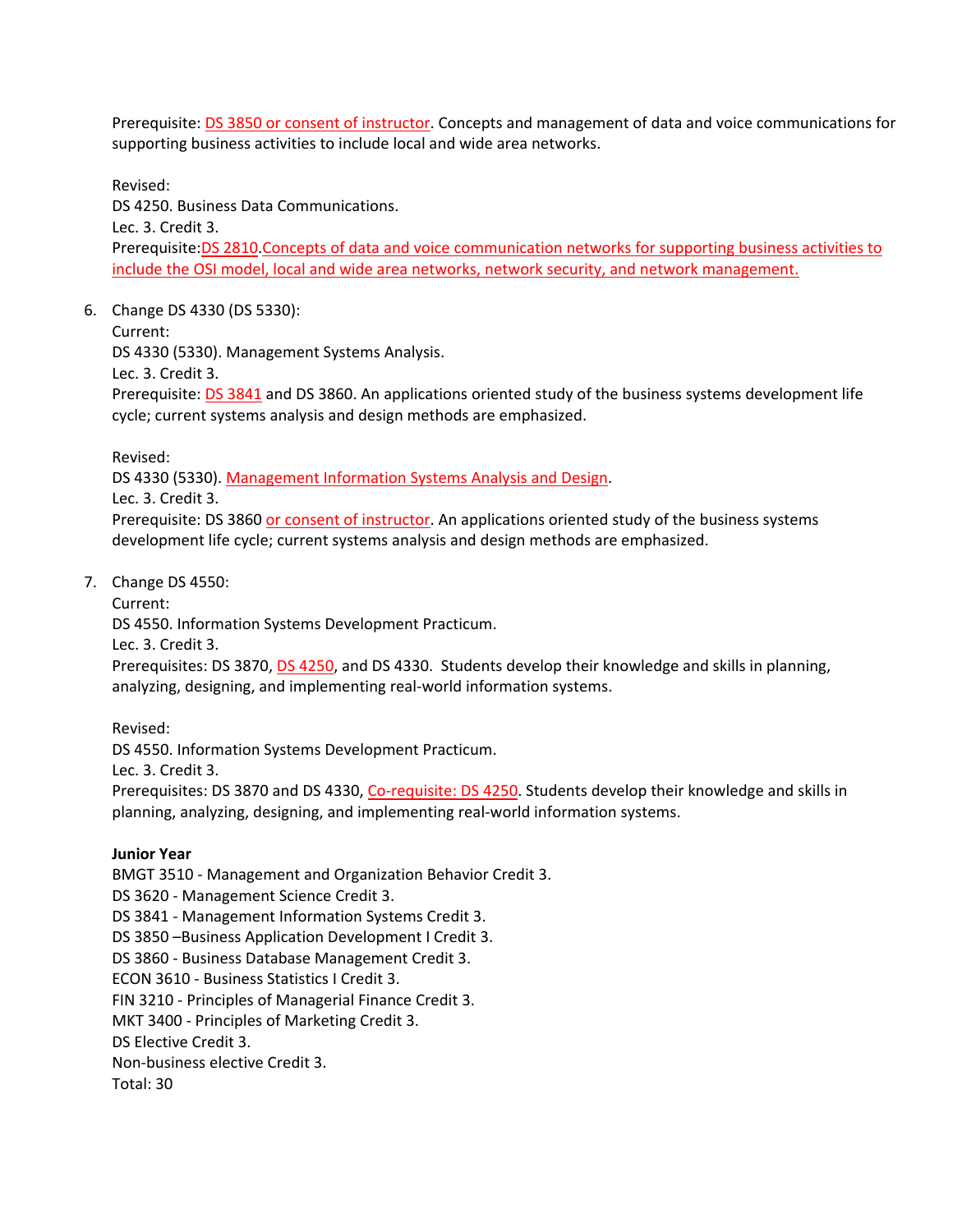#### **Senior Year**

BMGT 4930 (5930) ‐ Business Strategy Credit 3. DS 3520 ‐ Operations Management Credit 3. DS 3870 ‐ Business Applications Development II Credit 3. DS 4250 ‐ Business Data Communications Credit 3. DS 4330 ‐ Management Information Systems Analysis and Design Credit 3. DS 4550 ‐ Information Systems Development Practicum Credit 3. ECON 3320 ‐ Money and Banking Credit 3. or ECON 3810 ‐ Intermediate Microeconomics Credit 3. or ECON 3820 ‐ Intermediate Macroeconomics Credit 3. LAW 3810 ‐ Business Legal Environment and Ethics Credit 3.

Business elective Credit 3. Non‐business elective Credit 3. Total: 30

Motion. Dr. Armstrong moved to approve the changes effective Spring 2012. The motion was seconded by Dr. Stein and carried.

#### **5. Approval of General Management Concentration Changes and Course Title Change from the Department of Decision Sciences and Management**

In a memorandum dated April 4, 2011, approval was requested for the following:

## **A. Additions to Curriculum**

#### 1. BMGT 3720. Business Communications I

This is an existing elective course that will be required of all students with a general management concentration. Five out of ten peer/aspirant universities require a business communications course beyond the PC or SPCH courses in their general management concentration. Having good communication skills is an integral part of a manager's skill set.

#### 2. Decision Science Elective

Students with a general management concentration will be required to take a technology‐based course that fit their needs. This elective will be limited to the selection of DS courses available in the business curriculum.

#### **B. Deletions from Curriculum**

- 1. BMGT4410. Conflict Management and Negotiation
- 2. DS3810. Business Applications of Microcomputers

#### **C. Changes**

BMGT4520. Applied Management Skills

The new catalogue listing will be: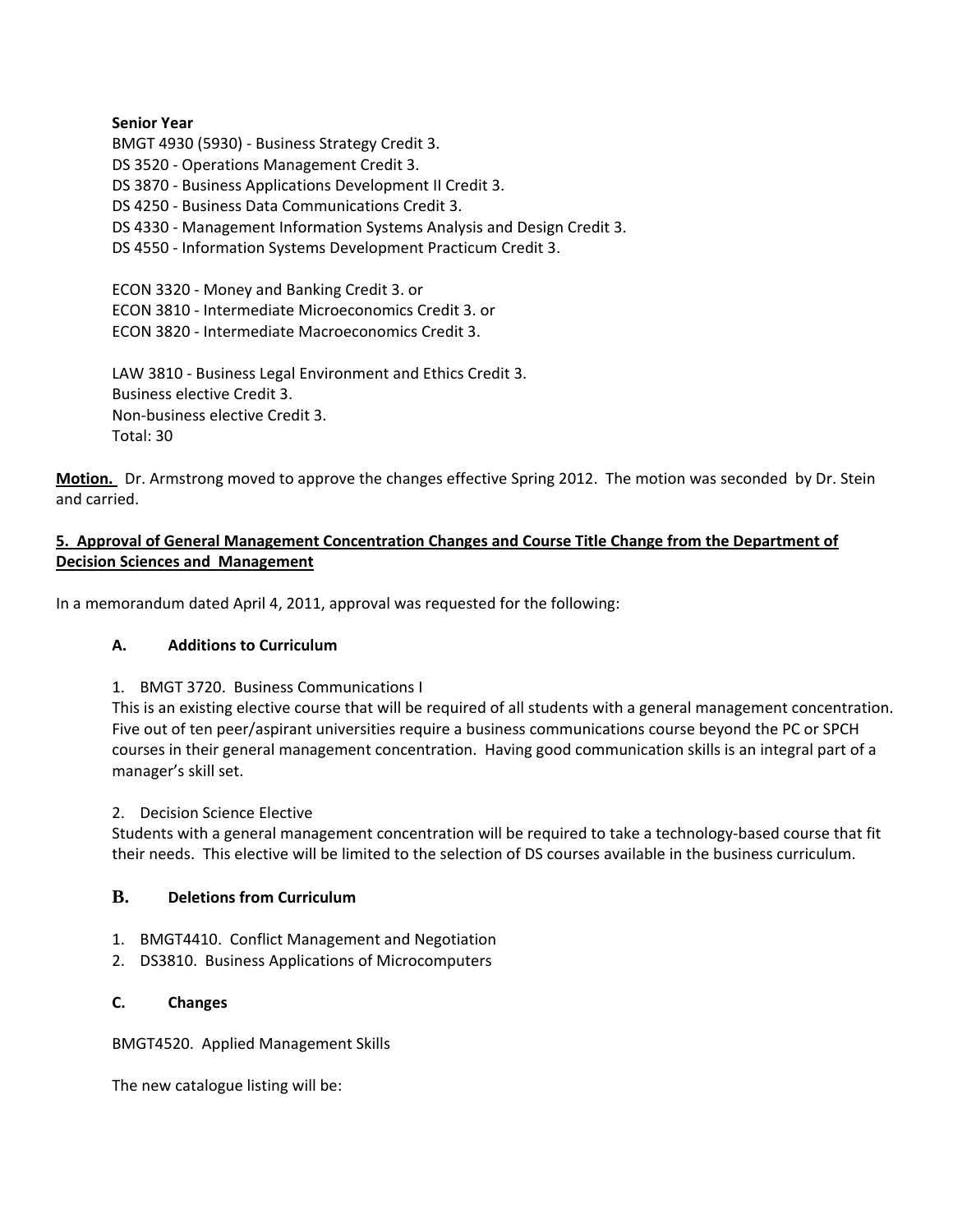BMGT 4520 (5520). Organizational Leadership. Lec. 3. Credit 3. Prerequisite: BMGT 3510. An examination of behavioral concepts required for effective leadership within business organizations.

#### **Curriculum**

#### **Junior Year**

BMGT 3510 ‐ Management and Organization Behavior Credit 3. BMGT 3600 ‐ International Management Credit 3. BMGT 3630 ‐ Human Resource Management Credit 3. DS 3620 ‐ Management Science Credit 3. DS 3841 ‐ Management Information Systems Credit 3. ECON 3610 ‐ Business Statistics I Credit 3. FIN 3210 ‐ Principles of Managerial Finance Credit 3. MKT 3400 ‐ Principles of Marketing Credit 3. Business elective Credit 3. DS elective Credit 3.

Total: 30

#### **Senior Year**

BMGT 3720 Communications I Credit 3. BMGT 4520 (5520) ‐ Organizational Leadership Credit 3. BMGT 4930 (5930) ‐ Business Strategy Credit 3. BMGT electives Credit 6. DS 3520 ‐ Operations Management Credit 3.

ECON 3320 ‐ Money and Banking Credit 3. or ECON 3810 ‐ Intermediate Microeconomics Credit 3. or ECON 3820 ‐ Intermediate Macroeconomics Credit 3.

LAW 3810 ‐ Business Legal Environment and Ethics Credit 3. Non‐business electives Credit 6.

Total: 30

**Motion.** Dr. Armstrong moved to approve the changes effective Spring 2012. The motion was seconded by Dr. Stein and carried.

#### 6. Approval of Course Addition, Course Change and Human Resource Management Concentration Change from the **Department of Decision Sciences and Management**

In a memorandum dated April 4, 2011, approval was requested for the following:

#### Course Additions:

A.

1. BMGT 4100 ‐ Staffing (3 hours) – New Course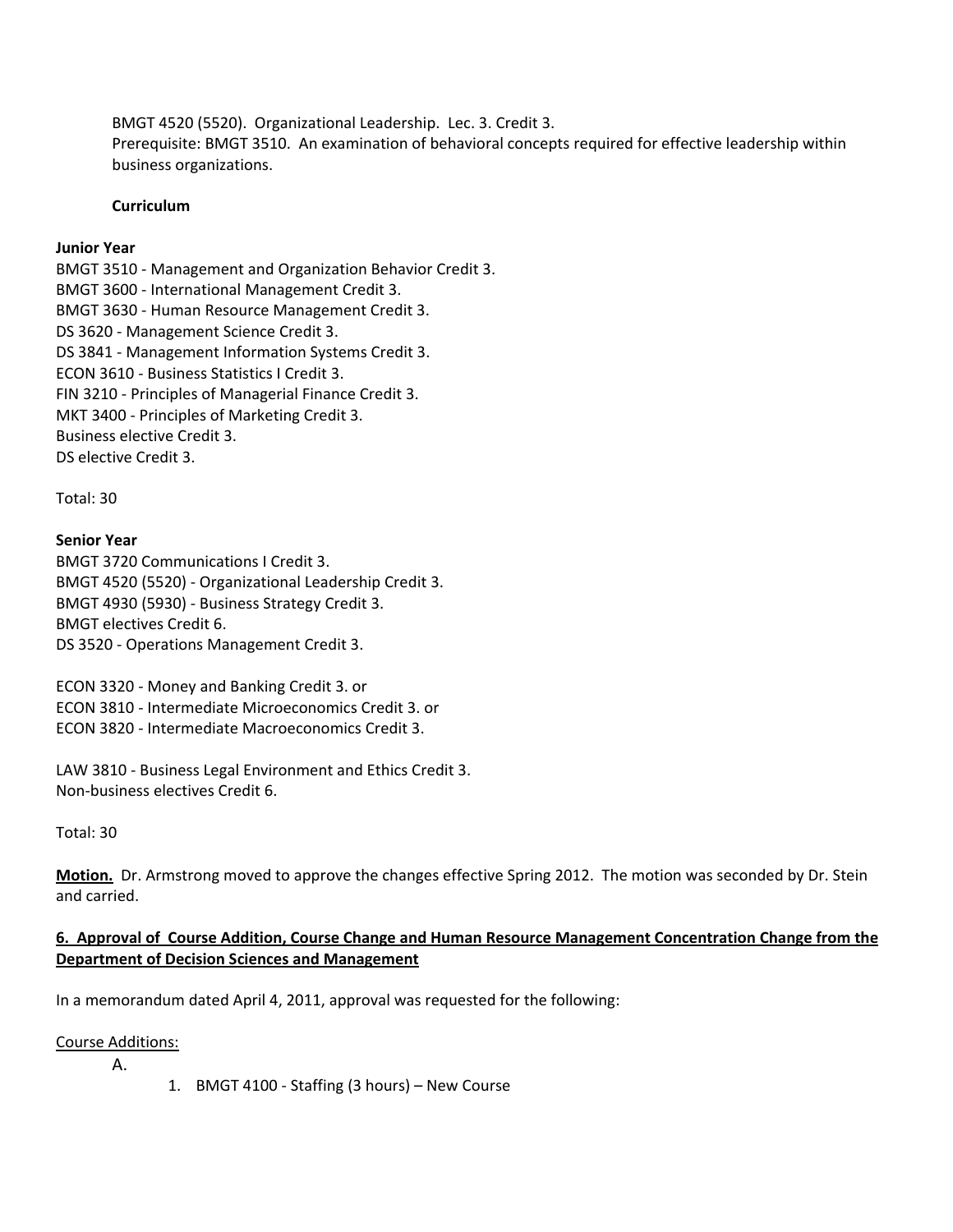This course will focus on the recruitment, selection, and retention of human resources within organizations. Students will learn methods and processes by which organizations plan for their staffing needs, recruit applicants, select new employees, and socialize new employees. Students will also learn how the staffing function influences organizational performance and how the staffing function is influenced by the legal, social, organizational, and technological environments in which staffing decisions are made.

Prerequisites: BMGT3630 Human Resource Management

2. BMGT 4150 – Employment and Labor Law (3 hours)

Prerequisites: BMGT3630 Human Resource Management

This course will focus on the legal aspects of the human resources function. Students will learn about state and federal laws, executive orders, and court rulings that shape the legal environment in which modern organizations operate.

#### B. **Removal from Curriculum**

BMGT 3600 International Management BMGT 4520 Applied Management Skills DS 3810 Business Applications of Microcomputers BMGT4410 – Conflict Management and Negotiation (3 hours)

#### **C. Changes**

BMGT 4610 Leadership and Employee Development

To:

BMGT 4610 Training and Development

Prerequisite: BMGT 3510. Development of skills in employee development and training in a wide range of business contexts. Enrollment in junior‐ or senior‐level law courses requires junior standing. All business majors must have completed the Basic Business Program.

#### **Curriculum**

#### **Junior Year**

BMGT 3510 ‐ Management and Organization Behavior Credit 3. BMGT 3630 ‐ Human Resource Management Credit 3. DS 3620 ‐ Management Science Credit 3. DS 3841 ‐ Management Information Systems Credit 3. ECON 3610 ‐ Business Statistics I Credit 3. FIN 3210 ‐ Principles of Managerial Finance Credit 3. LAW 3810 ‐ Business Legal Environment and Ethics Credit 3. MKT 3400 ‐ Principles of Marketing Credit 3. BMGT electives Credit 6.

Total: 30

#### **Senior Year**

BMGT 4100 – Staffing Credit 3. BMGT 4120 (5120) ‐ Compensation Administration Credit 3. BMGT 4150 – Employment and Labor Law Credit 3.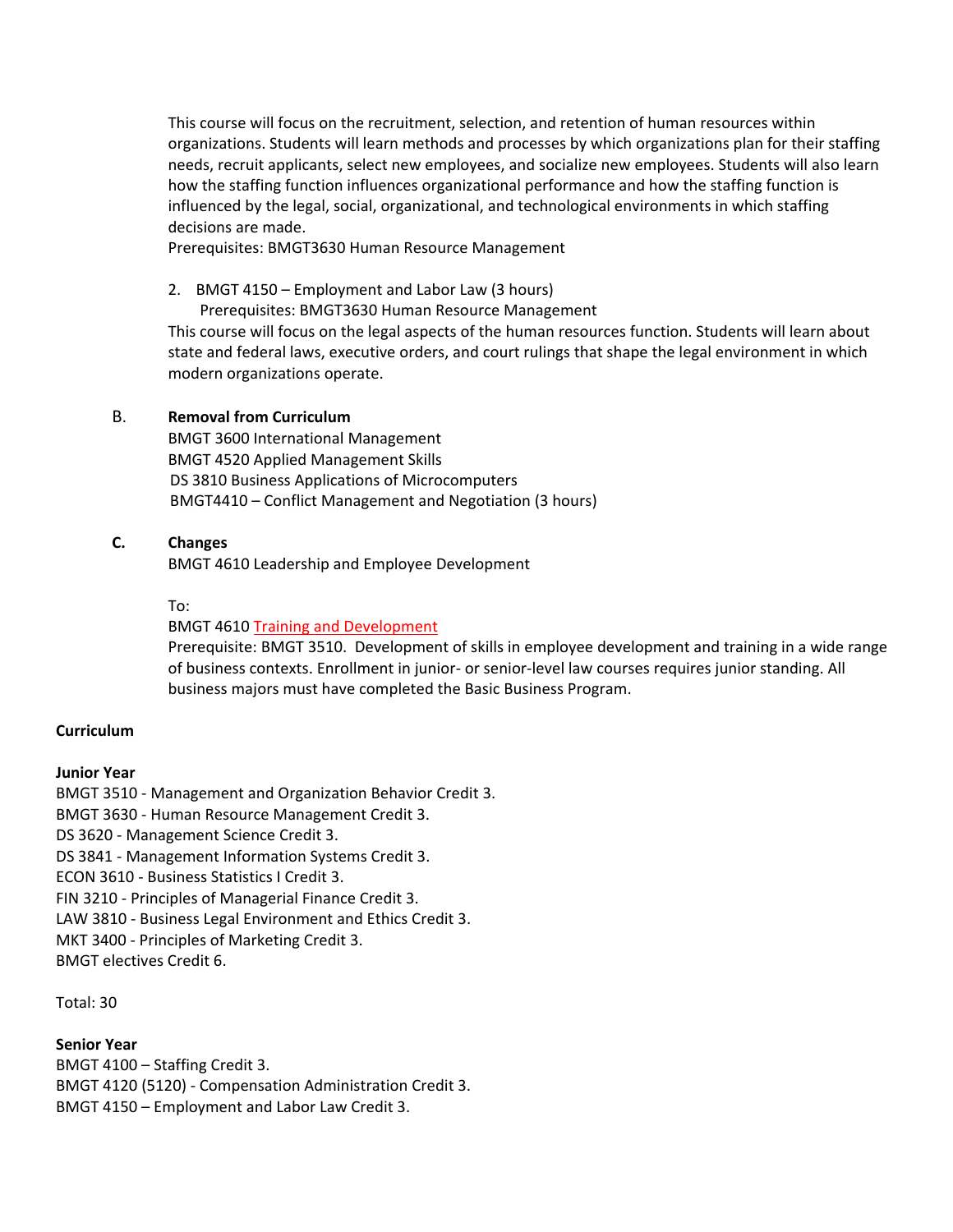BMGT 4610 ‐ Training and Development Credit 3. BMGT 4930 (5930) ‐ Business Strategy Credit 3. DS 3520 ‐ Operations Management Credit 3.

ECON 3320 ‐ Money and Banking Credit 3. or ECON 3810 ‐ Intermediate Microeconomics Credit 3. or ECON 3820 ‐ Intermediate Macroeconomics Credit 3.

Business elective Credit 3. Non‐business electives Credit 6.

Total: 30

**Motion.** Dr. Armstrong moved to approve the changes effective Spring 2012. The motion was seconded by Dr. Stein and carried.

## 7. Approval of Bachelor of Music in Music Education Concentration Changes from the Department of Music and Art

In a memorandum dated September 1, 2011, approval was requested for the following:

#### Program changes in Bachelor of Music – MUIN and MUVO options

Included with this memorandum are proposals to change the Bachelor of Music in Music Education concentration options in Instrumental/General Music Licensure (MUIN) and Vocal/General Music Licensure (MUVO).

The changes were approved by the College of Education Leadership Council and the Teacher Education Committee at meetings in Spring, 2011. This memorandum is sent as a courtesy to those committees for their information.

The University Curriculum Committee debated these same proposals at length at its meeting in March, 2011, but they were withdrawn when a question about a General Education substitution could not be resolved. The General Education Committee has now made an exception to be explained at the UCC meeting on September 22.

Since there are already students enrolled in the programs as proposed, the Department requests that the programs be approved to go into effect immediately.

**Effective date of proposed changes: Immediate**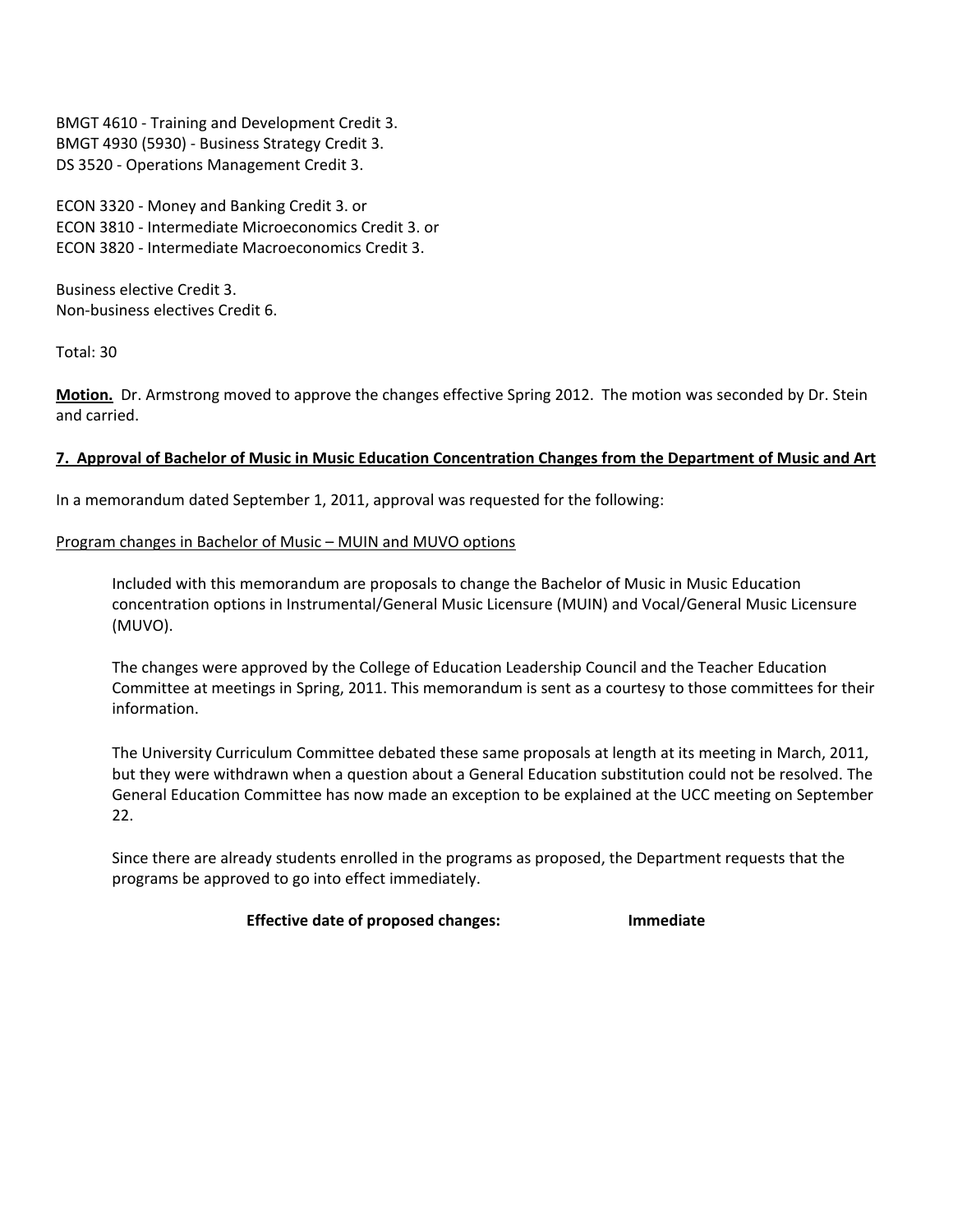# ( Current Program )

# **Music - Instrumental Licensure**

# **MUSIC (MUS)**

**INSTRUMENTAL LICENSURE (MUIN)**

**(Leading to the Bachelor of Music Degree and the Apprentice License, with endorsement, Grades K-12)**

| <b>Freshman Year</b>                |                                                                                | sem. Sophomore Year<br>hrs.        |                                       | sem. hrs.      |
|-------------------------------------|--------------------------------------------------------------------------------|------------------------------------|---------------------------------------|----------------|
| <b>UNMU</b><br>$1020^1$             | <b>First-Year Connections</b>                                                  |                                    | 1 ENGL 2130, 2230 or 2330             | 3              |
| <b>ENGL</b><br><b>1010</b>          | Writing I                                                                      |                                    | 3 EDPY 2200 Educational Psychology    | 3              |
| <b>ENGL</b><br>1020                 | Writing II                                                                     | $3 \frac{\text{MUED}}{2}$<br>1820  | Introduction to Music Education       | $\mathbf{1}$   |
|                                     | <b>Any General Education Math</b>                                              | 3 MUS 2110                         | Harmony III                           | $\overline{2}$ |
| <b>MUS</b><br>1021                  | <b>Class Voice Instruction I</b><br>and/or                                     | <b>MUS 2120</b>                    | <b>Aural Techniques III</b>           | $\mathbf{1}$   |
| <b>MUS</b><br>$\overline{1070}^{2}$ | Concert Choir                                                                  | 2 MUS 2130                         | Harmony IV                            | $\overline{c}$ |
| <b>MUS</b><br>1023                  | Intermediate Class Piano for<br>Music Majors III                               | 1 MUS 2140                         | <b>Aural Techniques IV</b>            | $\mathbf{1}$   |
| <b>MUS</b><br>1024                  | Intermediate Class Piano for<br>Music Majors IV                                | 1 MUS 3010                         | Music History and Literature I        | 3              |
| <b>MUS</b><br>1030                  | <b>Music Appreciation</b>                                                      | 3 MUS 3020                         | Music History and Literature II       | 3              |
|                                     | http://www.tntech.edu/ugcourses/mus/ -<br>mus1031Instrument Class <sup>3</sup> | 1 MUS 4510                         | <b>Computer Applications in Music</b> | $\overline{2}$ |
| <b>MUS</b><br>1120                  | Harmony I                                                                      | <b>3 Natural Science Electives</b> |                                       | $8\phantom{1}$ |
| <b>MUS</b><br>1130                  | <b>Aural Techniques I</b>                                                      |                                    | 1 Social/Behavioral Science Elective  | $\mathfrak{Z}$ |
| <b>MUS</b><br><u>1140</u>           | Harmony II                                                                     | 3 Applied Music                    |                                       | $\mathbf{2}$   |
| <b>MUS</b><br>1150                  | <b>Aural Techniques II</b>                                                     | 1 Major Ensemble                   |                                       | $\overline{2}$ |
| <b>Applied Music</b>                |                                                                                | $\overline{2}$                     |                                       |                |
| Major Ensemble                      |                                                                                | $\overline{2}$                     |                                       |                |
|                                     | PC 2500 or SPCH 2410                                                           | 3                                  |                                       |                |
| Total                               |                                                                                | 33 Total                           |                                       | 36             |
| <b>Junior Year</b>                  |                                                                                | sem. Senior Year                   |                                       | sem. hrs.      |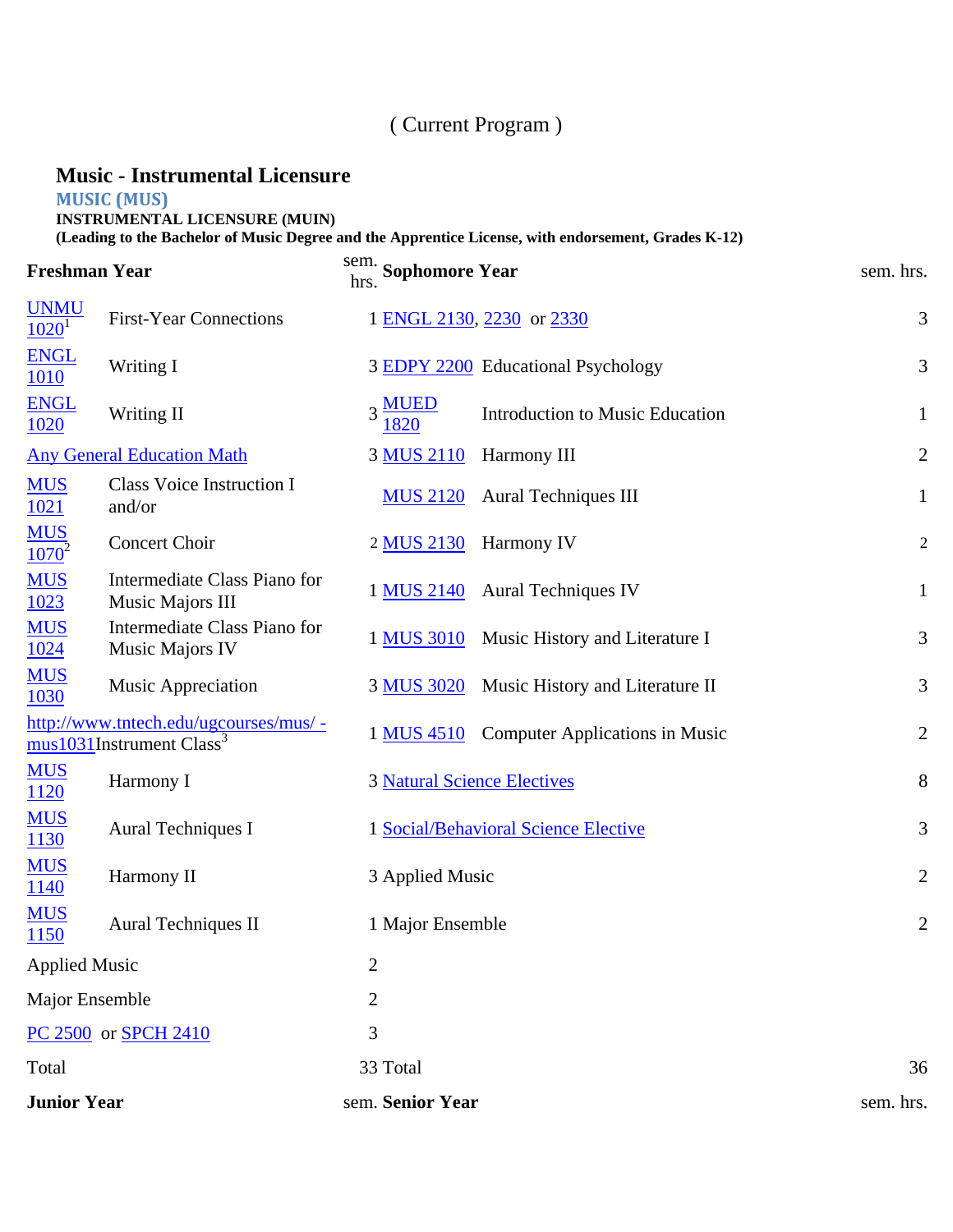## hrs.

| <b>EDPY</b><br>3300                      | <b>Evaluation and Guidance</b>                                                       | 3 Humanities/Fine Arts Elective              |                                                                                       |                                                               | 3              |
|------------------------------------------|--------------------------------------------------------------------------------------|----------------------------------------------|---------------------------------------------------------------------------------------|---------------------------------------------------------------|----------------|
| <b>HIST</b><br>2010                      | <b>American History I</b>                                                            | 3 MUED 3730                                  | String Pedagogy and Literature I<br>(String majors only)                              |                                                               | $\mathbf{1}$   |
| <b>HIST</b><br>2020                      | <b>American History II</b>                                                           | 3 MUED 4870                                  | Student Teaching in Music I                                                           |                                                               | 5              |
| <b>MUED</b><br>3110                      | Materials and Methods in<br>Music, Grades K-6                                        | 3 MUED 4880                                  | <b>Student Teaching in Music II</b>                                                   |                                                               | $\mathfrak s$  |
| <b>MUED</b><br>3130                      | Materials and Methods in<br>Music, Grades 7-12                                       | 3 MUED 4890                                  | Seminar: Education and Society                                                        |                                                               | $\sqrt{2}$     |
| Only)                                    | <b>MUED 3230</b> (Wind/Percussion Majors<br>Only) or <b>MUED 3730</b> (String Majors | 2 MUS 1042 or 1052                           |                                                                                       |                                                               | $\ddagger$     |
| <b>MUED</b><br>3620                      | <b>Fundamentals of Conducting</b>                                                    | 1 MUS 1071                                   |                                                                                       | Percussion<br><b>Instrument</b><br>Class <sub>H</sub>         | $\ddagger$     |
| <b>MUED</b><br>3630                      | Instrumental Conducting and<br>Literature                                            | 2 MUS 4000                                   |                                                                                       | Senior<br>Recital                                             | $\mathbf{1}$   |
| <b>MUED</b><br>3810<br>(Fall<br>only)    | Practicum in Music Education<br>I                                                    |                                              | http://www.tntech.edu/ugcourses/mued/ -<br>mued4890Social/Behavioral Science Elective |                                                               | 3              |
| <b>MUED</b><br>3830<br>(Spring)<br>only) | Practicum in Music Education<br>II, Instrumental                                     | <b>SPED</b><br>mus1071                       | 1 3000http://www.tntech.edu/ugcourses/mus/ - Disabilities                             | Teaching<br>Persons<br>with<br>in the<br>Regular<br>Classroom | 3              |
| Instrument Classes <sup>3</sup>          |                                                                                      | 2 Instrument Classes <sup>3</sup>            |                                                                                       |                                                               | $\overline{c}$ |
| <b>MUS</b><br>3130                       | Form and Analysis                                                                    | 2 Applied Music                              |                                                                                       |                                                               | $\mathbf{1}$   |
| <b>Applied Music</b>                     |                                                                                      | $\overline{2}$                               |                                                                                       |                                                               |                |
| <b>MUS</b><br>3210                       | Instrumentation                                                                      | Elective (one credit for string<br>speed3000 | 2 majors)http://www.tntech.edu/ugcourses/sped/ -                                      |                                                               | $\overline{2}$ |
| Major Ensemble                           |                                                                                      | $\overline{2}$                               |                                                                                       |                                                               |                |
| Total                                    |                                                                                      | 32 Total                                     |                                                                                       |                                                               | 28             |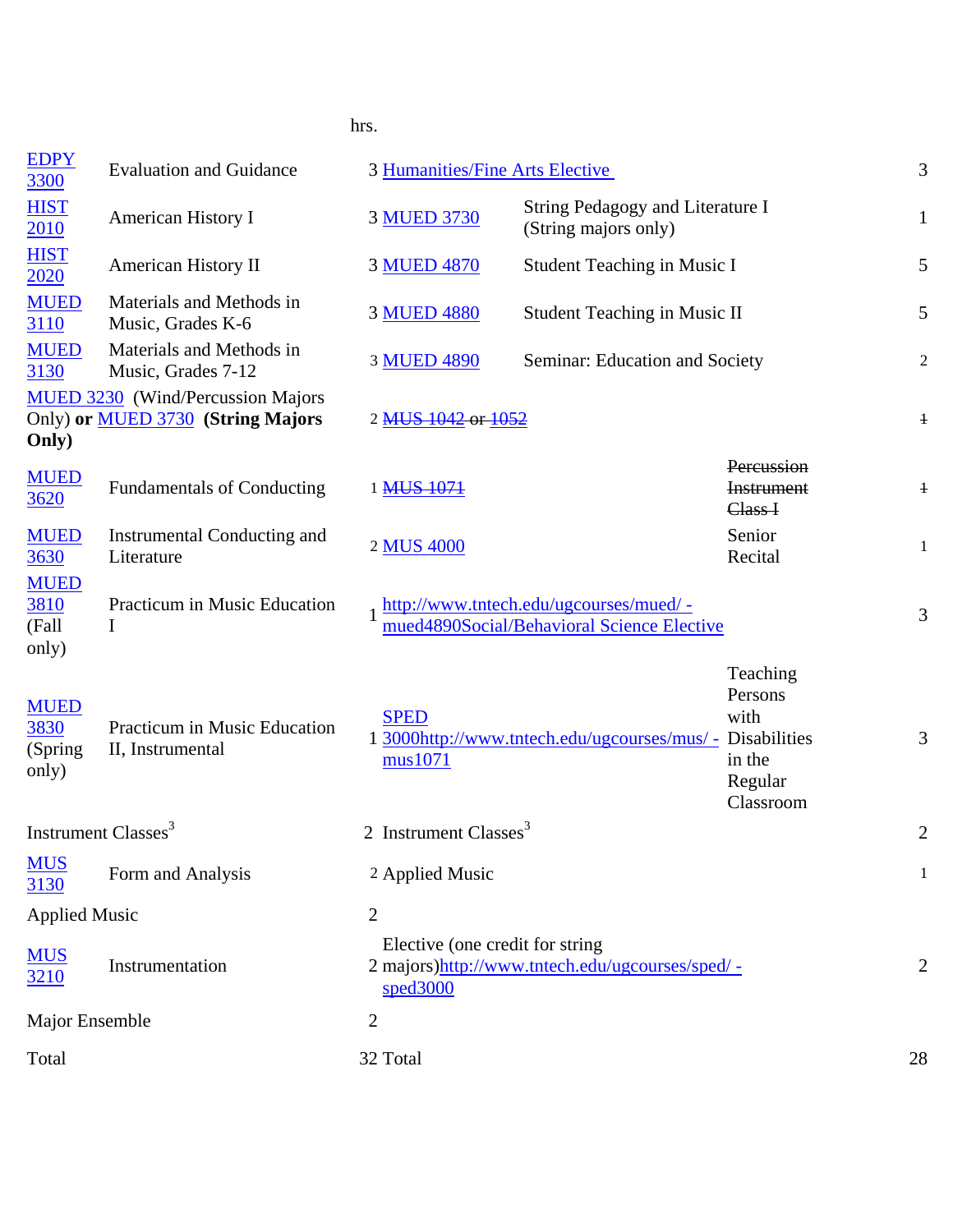- 1 This course not included in 128-hour curriculum.
- 2 Students with no vocal experience must enroll in one semester of MUS 1021, Class Voice, and one semester of MUS 1070, Concert Choir. Students with previous vocal training enroll for two semester in a choral ensemble (MUS 1070).
- 3 Instrument classes, 5 hours. Take MUS 1031, 1041, and 1051, plus two from: 1032 (string students), 1042 (brass and percussion students), 1052 (woodwind and percussion students), 1071 (woodwind, brass, strings, piano and guitar students) or 1081 (piano and guitar students)
- 4 Must submit evidence of current First Aid/CPR training.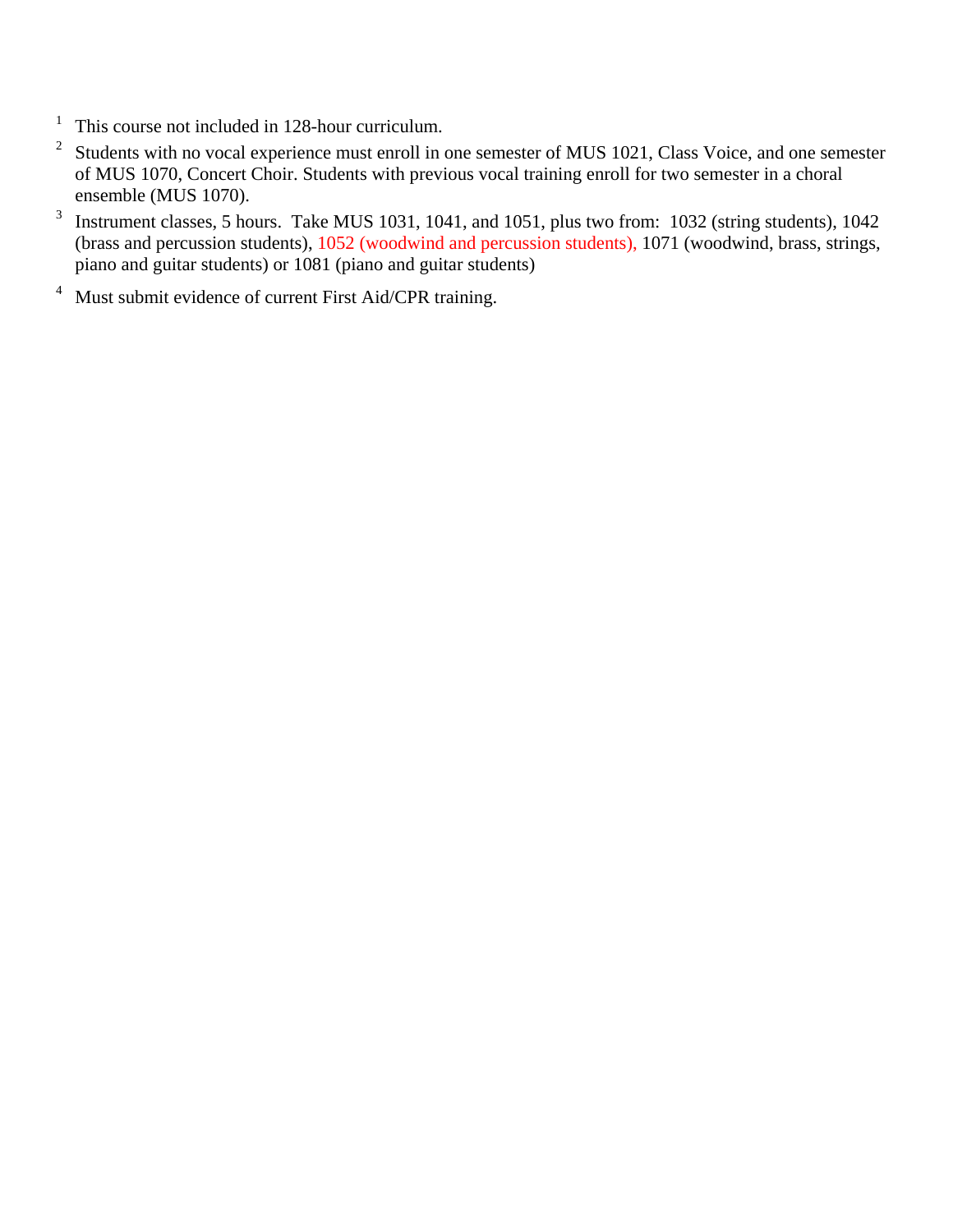# **Music – Instrumental/General Music Licensure MUSIC (MUS)**

**INSTRUMENTAL/GENERAL MUSIC LICENSURE (MUIN)**

**(Leading to the Bachelor of Music Degree and the Apprentice License, with endorsement, Grades K-12**

| <b>Freshman Year</b>            |                                                      | sem. hrs.                                  |
|---------------------------------|------------------------------------------------------|--------------------------------------------|
|                                 | <b>UNMU</b> 1020 <sup>1</sup> First-Year Connections | 1                                          |
| ENGL 1010 Writing I             |                                                      |                                            |
| ENGL 1020 Writing II            |                                                      | $\begin{array}{c} 3 \\ 3 \\ 3 \end{array}$ |
|                                 | <b>Any General Education Math</b>                    |                                            |
|                                 | Social/Behavioral Science Elective                   | $\overline{3}$                             |
| <u>MUS 1021</u>                 | Class Voice Instruction I                            | 1                                          |
| <b>MUS 1023</b>                 | Intermediate Class Piano for                         |                                            |
|                                 | Music Majors III                                     | 1                                          |
| <b>MUS 1024</b>                 | Intermediate Class Piano for                         |                                            |
|                                 | Music Majors IV                                      | 1                                          |
| <b>MUS 1030</b>                 | Music Appreciation (Spring)                          | 3                                          |
| <b>MUS 1070</b>                 | Concert Choir                                        | $\mathbf{1}$                               |
| <b>MUS 1120</b>                 | Harmony I                                            | 3                                          |
| <b>MUS</b> 1130                 | Aural Techniques I                                   | $\mathbf{1}$                               |
| <b>MUS</b> 1140                 | Harmony II                                           | 3                                          |
| <b>MUS 1150</b>                 | Aural Techniques II                                  | $\mathbf{1}$                               |
| Instrument Classes <sup>2</sup> |                                                      | $\overline{c}$                             |
| <b>Applied Music</b>            |                                                      |                                            |
| <b>Major Ensemble</b>           |                                                      | $\frac{2}{2}$                              |
| Total                           |                                                      | 34                                         |
|                                 |                                                      |                                            |
| <b>Junior Year</b>              |                                                      | sem. hrs.                                  |
|                                 | Social/Behavioral Science Elective                   | 3                                          |
|                                 | MUED 3110 Materials and Methods in Music,            |                                            |
|                                 | Grades K-5                                           | 3                                          |
|                                 | MUED 3130 Materials and Methods in Music,            |                                            |
|                                 | Grades 6-12                                          | 3                                          |

MUED 3230 (Wind/Percussion Majors Only) or MUED 3735 (String Majors Only) 2 MUED 3620 Fundamentals of Conducting 1

MUS 3010 Music History and Literature I 3 MUS 3020 Music History and Literature II 3 MUS 3130 Form and Analysis 2<br>MUS 3210 Instrumentation 2

MUS 4510 Computer Applications in Music 2<br>Instrument Classes<sup>2</sup> 2

Applied Music 2  $\frac{\text{Major Ensemble}}{2}$ Total 32

Literature 2

2

MUED 3630 Instrumental Conducting and

MUS 3210 Instrumentation

Instrument Classes<sup>2</sup>

| <b>Sophomore Year</b>            |                                                    | sem. hrs. |
|----------------------------------|----------------------------------------------------|-----------|
| ENGL 2130, 2230 or 2330          |                                                    | 3         |
|                                  | EDPY 2200 Educational Psychology                   | 3         |
| <b>HIST 2010</b>                 | American History I                                 | 3         |
| HIST 2020                        | American History II                                | 3         |
| <b>Natural Science Electives</b> |                                                    | 8         |
| PC 2500 or SPCH 2410             |                                                    | 3         |
|                                  | MUED 1820 Introduction to Music Education (Fall) 1 |           |
| <b>MUS 2110</b>                  | Harmony III                                        | 2         |
| MUS 2120                         | Aural Techniques III                               |           |
| MUS 2130                         | Harmony IV                                         | 2         |
| MUS 2140                         | Aural Techniques IV                                |           |
| Instrument Class <sup>2</sup>    |                                                    |           |
| <b>Applied Music</b>             |                                                    |           |
| Major Ensemble                   |                                                    |           |
| Total                            |                                                    | 35        |

| Senior Year <sup>3</sup> |                                   | sem. hrs. |
|--------------------------|-----------------------------------|-----------|
| MUED 4871 Residency I    |                                   |           |
|                          | MUED 4872 Professional Seminar I  |           |
|                          | MUS 4000 Senior Recital           |           |
| <b>Applied Music</b>     |                                   |           |
| Major Ensemble           |                                   |           |
| MUED 4881 Residency II   |                                   | 10        |
|                          | MUED 4882 Professional Seminar II |           |
| Total                    |                                   | 25        |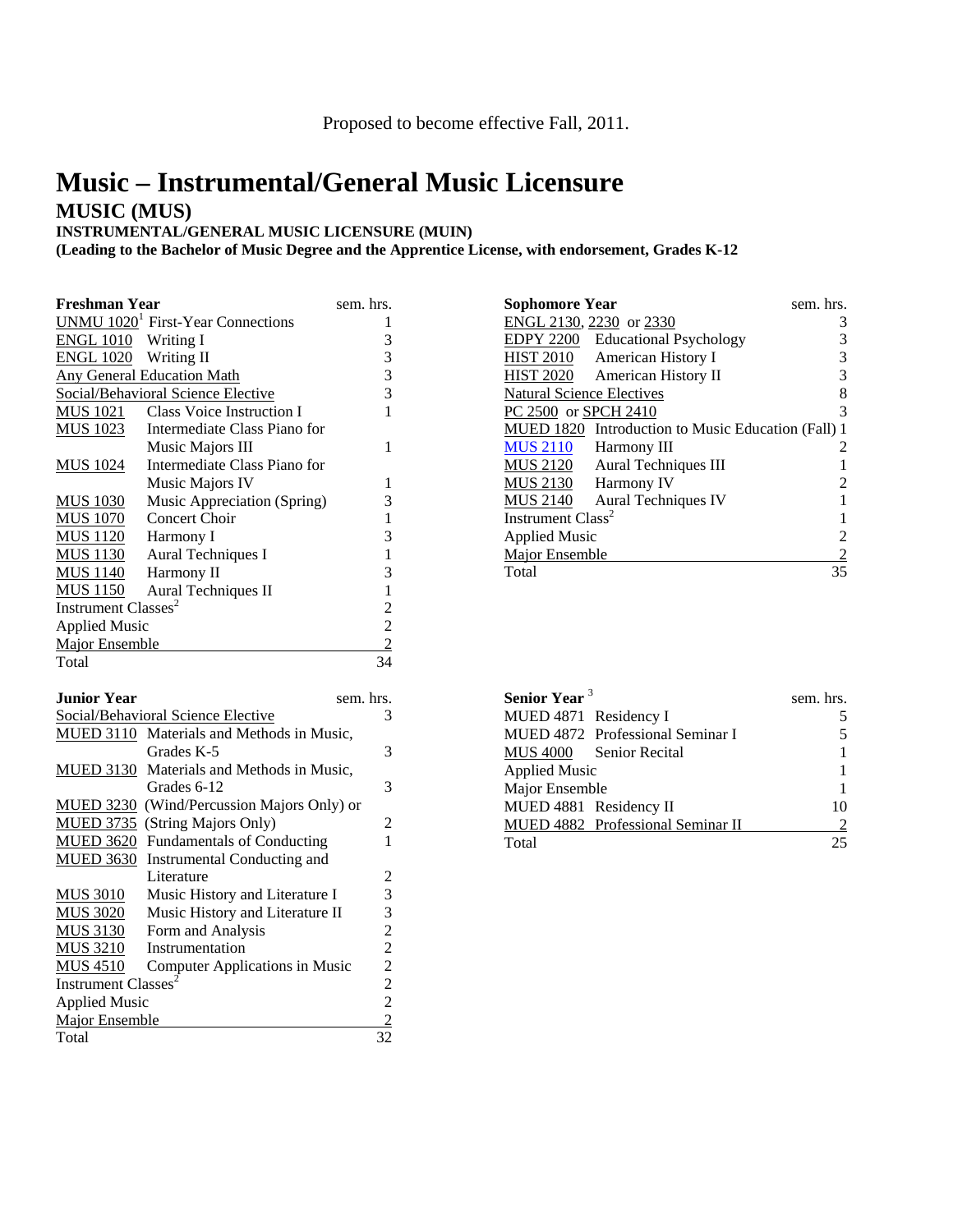<sup>1</sup> This course not included in 125-hour curriculum.

- <sup>2</sup> Instrument classes, 5 hours. Take MUS 1031, 1041, and 1051, plus two from: 1032 (string students), 1042 (brass and percussion students), 1052 (woodwind and percussion students), 1071 (woodwind, brass, strings, piano and guitar students) or 1081 (piano and guitar students)
- <sup>3</sup> Must submit evidence of current First Aid/CPR training.

#### **Primary Licensure: Instrumental/General Music Education Additional Licensure: Vocal/General Music Education**

The student must satisfy current TTU requirements for the B.M. in Music Education, MUIN option, plus the following courses:

| <b>MUED 3140</b>                  | 3              |
|-----------------------------------|----------------|
| <b>MUED 3840</b>                  |                |
| MUS 1100 or 1200 (voice or piano) | 3              |
| MUS 1210/1220                     | $\overline{2}$ |
| MUS 1050, or 1060, or 1070        | 3              |
| <b>MUS 3800</b>                   | $\mathcal{D}$  |
| Total                             | 14             |
|                                   |                |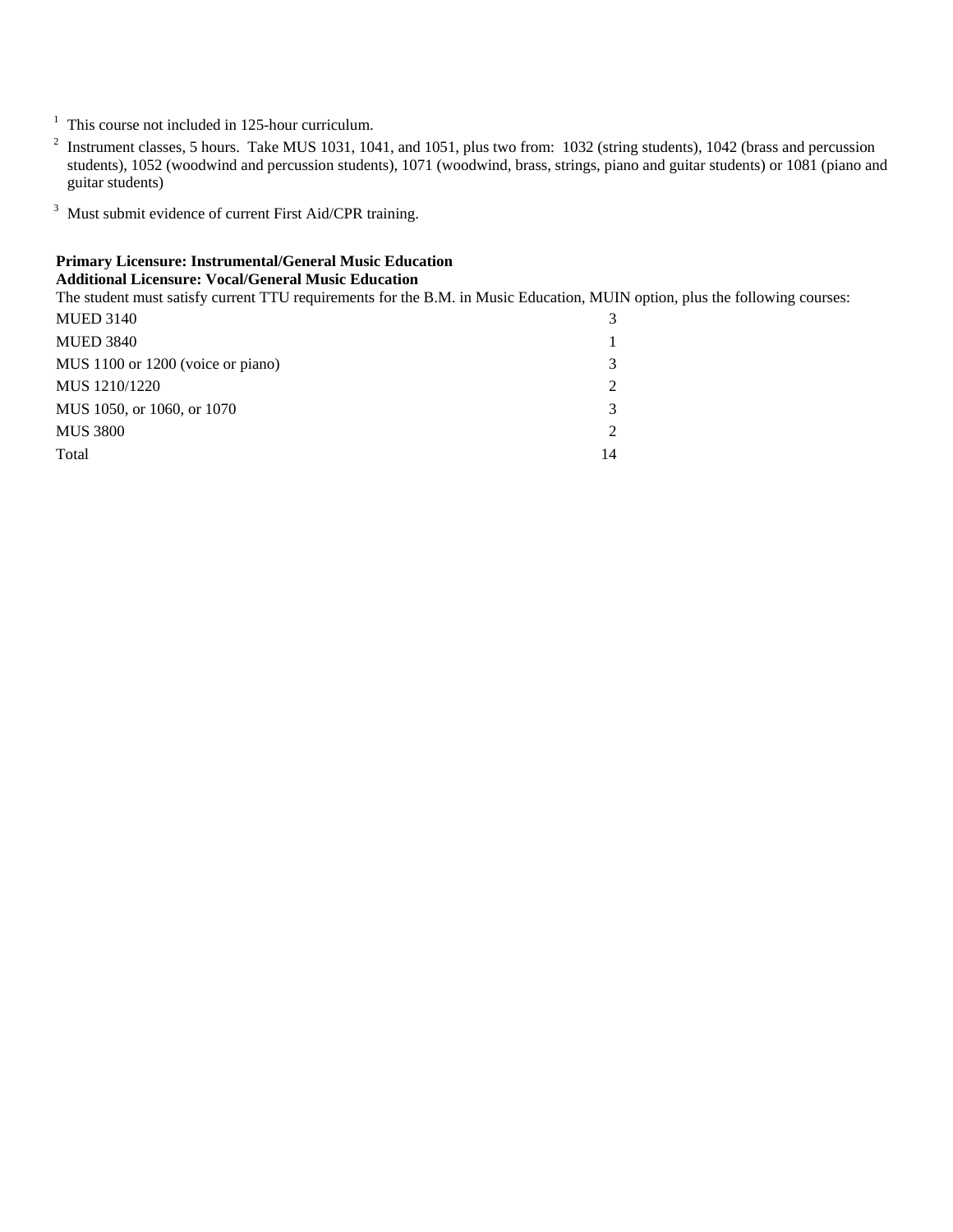|                                   | <b>Music - Vocal/General Licensure</b>                                                                                                       |                                      |                                            |                |
|-----------------------------------|----------------------------------------------------------------------------------------------------------------------------------------------|--------------------------------------|--------------------------------------------|----------------|
| <b>MUSIC (MUS)</b>                |                                                                                                                                              |                                      |                                            |                |
|                                   | <b>VOCAL/GENERAL LICENSURE (MUVO)</b><br>(Leading to the Bachelor of Music Degree and the Apprentice License, with endorsement, Grades K-12) |                                      |                                            |                |
| <b>Freshman Year</b>              |                                                                                                                                              | sem. hrs. Sophomore Year             |                                            | sem. hrs.      |
|                                   | UNMU $10201$ First-Year Connections                                                                                                          |                                      | 1 ENGL 2130, 2230 or 2330                  | 3              |
| <b>ENGL 1010</b>                  | Writing I                                                                                                                                    | <b>MUED</b><br>3 1820 (Fall<br>only) | Introduction to Music<br>Education         | $\mathbf{1}$   |
| <b>ENGL 1020</b>                  | Writing II                                                                                                                                   | 3 MUS 2110 Harmony III               |                                            | $\overline{2}$ |
| <b>Any General Education Math</b> |                                                                                                                                              |                                      | 3 MUS 2120 Aural Techniques III            | $\mathbf{1}$   |
| <b>MUS 1016</b><br>(Piano majors) | Accompanying                                                                                                                                 | 2 MUS 2130 Harmony IV                |                                            | $\mathbf{2}$   |
| <b>MUS 1023</b>                   | Intermediate Class Piano<br>(voice majors) for Music Majors III                                                                              |                                      | 1 MUS 2140 Aural Techniques IV             | $\mathbf{1}$   |
| <b>MUS 1024</b><br>(voice majors) | <b>Intermediate Class Piano</b><br>for Music Majors IV                                                                                       |                                      | 1 MUS 3010 Music History and Literature I  | 3              |
| <b>MUS 1030</b>                   | <b>Music Appreciation</b>                                                                                                                    |                                      | 3 MUS 3020 Music History and Literature II | 3              |
| <b>MUS 1120</b>                   | Harmony I                                                                                                                                    | 3 MUS 4510                           | <b>Computer Applications in</b><br>Music   | $\overline{2}$ |
| <b>MUS 1130</b>                   | <b>Aural Techniques I</b>                                                                                                                    |                                      | <b>1 Natural Science Electives</b>         | 8              |
| <b>MUS 1140</b>                   | Harmony II                                                                                                                                   |                                      | 3 Social/Behavioral Science Elective       | $\mathfrak{Z}$ |
| <b>MUS 1150</b>                   | <b>Aural Techniques II</b>                                                                                                                   | 1 Applied Music                      |                                            | $\mathbf{2}$   |
| <b>MUS 1210</b>                   | Diction for Singers I                                                                                                                        | 1 Major Ensemble                     |                                            | $\overline{2}$ |
| <b>MUS 1220</b>                   | Diction for Singers II                                                                                                                       | <b>EDPY</b><br>2200                  | <b>Educational Psychology</b>              | 3              |
| <b>Applied Music</b>              |                                                                                                                                              | $\mathfrak{2}$                       |                                            |                |
| Major Ensemble                    |                                                                                                                                              | $\mathbf{2}$                         |                                            |                |
| SPCH 2410 or PC 2500              |                                                                                                                                              | 3                                    |                                            |                |
| Total                             |                                                                                                                                              | 32 Total                             |                                            | 36             |
| <b>Junior Year</b>                |                                                                                                                                              | sem. hrs. Senior Year                |                                            | sem. hrs.      |
| <b>EDPY 3300</b>                  | <b>Evaluation and Guidance</b>                                                                                                               |                                      | 3 Humanities/Fine Arts Elective            | 3              |
| <b>HIST 2010</b>                  | <b>American History I</b>                                                                                                                    |                                      | 3 Social/Behavioral Science Elective       | 3              |
| <b>HIST 2020</b>                  | <b>American History II</b>                                                                                                                   |                                      | 3 MUS 3240 Choral Literature               | $\overline{2}$ |
| <b>MUED 3110</b>                  | Materials and Methods in<br>Music, Grades K-6                                                                                                | 3 MUS 3800                           | Vocal Pedagogy and Literature              | $\overline{2}$ |
| <b>MUED 3140</b>                  | Materials and Methods in<br>Vocal Music, Grades 7-12                                                                                         |                                      | 3 MUS 4000 Senior Recital                  | 1              |
| <b>MUED 3620</b>                  | Fundamentals of<br>Conducting                                                                                                                | <b>MUED</b><br>4870                  | Student Teaching in Music I                | 5              |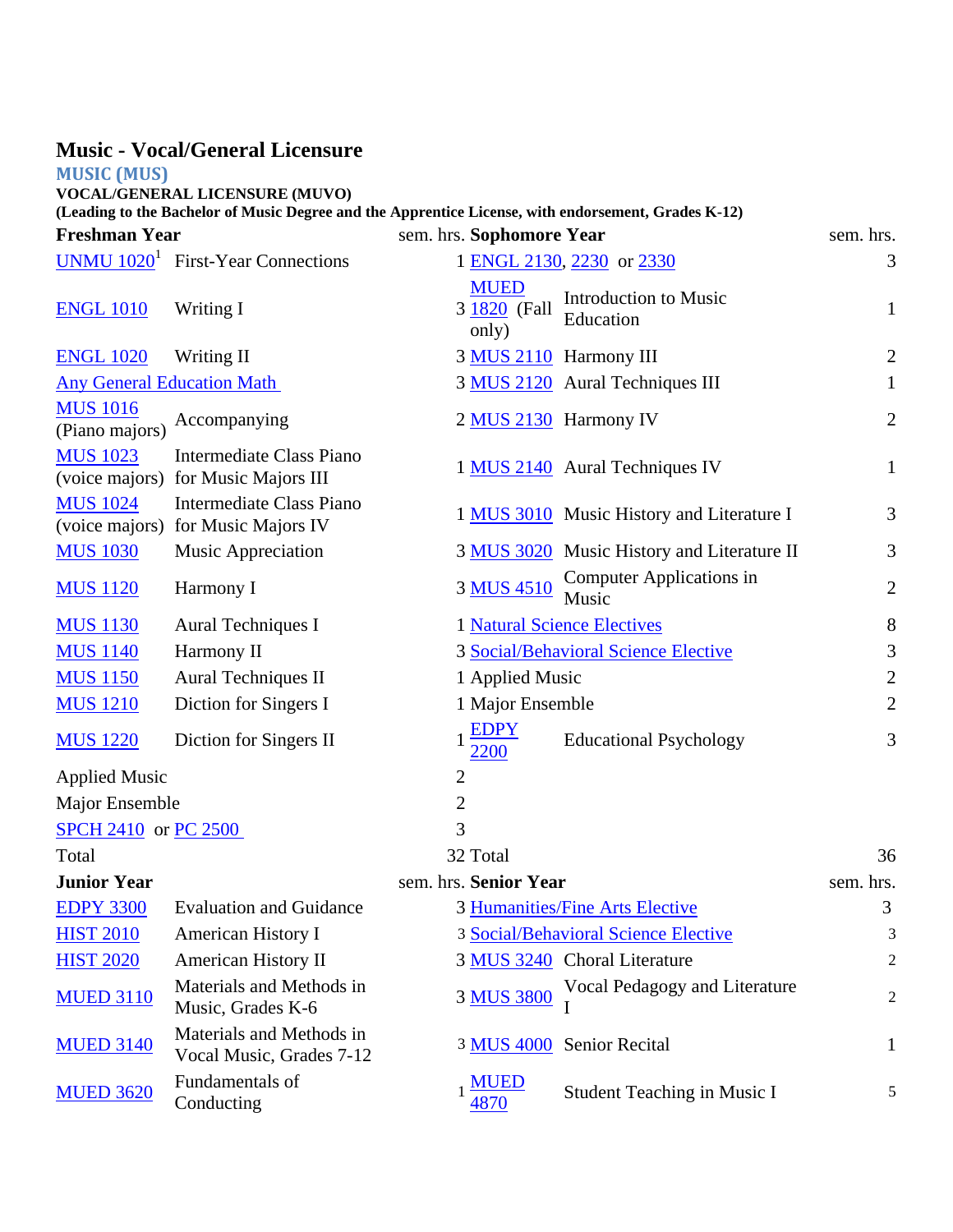| <b>MUED 3640</b>                  | Choral Conducting and<br>Literature       |                     | <b>Teaching Persons with</b><br>2 SPED 3000 Disabilities in the Regular<br>Classroom | 3              |
|-----------------------------------|-------------------------------------------|---------------------|--------------------------------------------------------------------------------------|----------------|
| <b>MUED 3810</b><br>(Fall only)   | <b>Practicum in Music</b><br>Education I  | <b>MUED</b><br>4880 | Student Teaching in Music II                                                         | 5              |
| <b>MUED 3840</b><br>(Spring only) | Practicum in Music<br>Education II, Vocal | <b>MUED</b><br>4890 | Seminar: Education and<br>Society                                                    | $\mathfrak{D}$ |
| <b>MUS 3130</b>                   | Form and Analysis                         | 2 Applied Music     |                                                                                      |                |
| <b>Applied Music</b>              |                                           | 2 Major Ensemble    |                                                                                      |                |
| Major Ensemble                    |                                           | $\overline{2}$      |                                                                                      |                |
| Electives                         |                                           | 7                   |                                                                                      |                |
| Total                             |                                           | 33 Total            |                                                                                      | 28             |
|                                   |                                           |                     |                                                                                      |                |

1 This course not included in 128-hour curriculum.

2 Must submit evidence of current First Aid/CPR training.

## **Primary Licensure: Vocal/General Music Education**

**Additional Licensure: Instrumental Music Education**

The above curriculum is necessary for licensure in Vocal/General Music. If licensure in Instrumental Music Education is also desired, then the following courses also need to be completed:

| <b>MUED 3130</b>           | 3              |
|----------------------------|----------------|
| <b>MUED 3830</b>           |                |
| MUS 1000 (band/orch. Inst) | 3              |
| MUS 1033/1085/1045         | 3              |
| <b>MUED 3230</b>           | $\overline{2}$ |
| MUS 1031, 1041, 1051, 1071 | $\overline{4}$ |
| Total                      | 16             |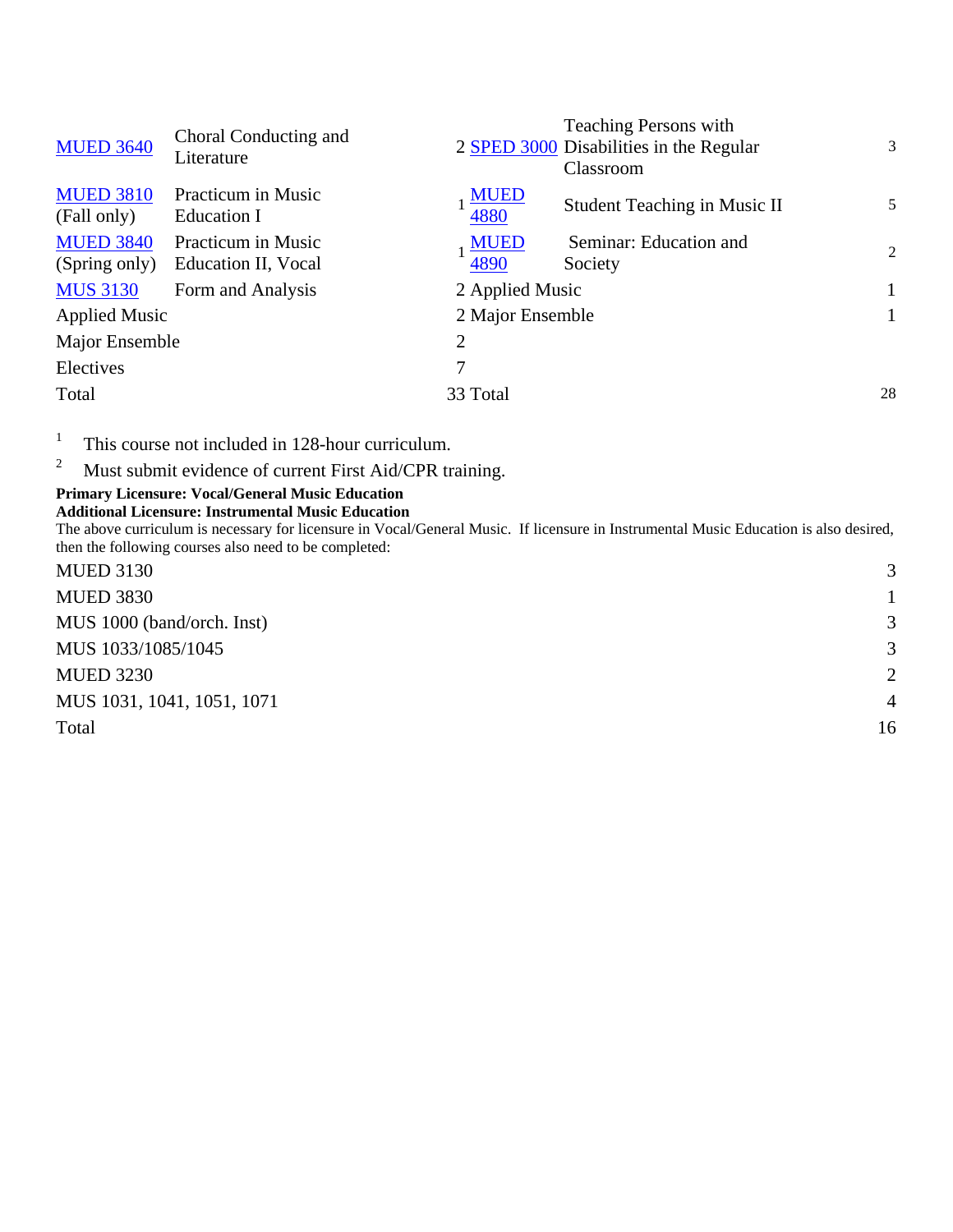# **Music – Vocal/General Music Licensure MUSIC (MUS)**

#### **VOCAL/GENERAL MUSIC LICENSURE (MUVO)**

**(Leading to the Bachelor of Music Degree and the Apprentice License, with endorsement, Grades K-12**

| <b>Freshman Year</b>  |                                               | sem. hrs.               |  |
|-----------------------|-----------------------------------------------|-------------------------|--|
|                       | UNMU 1020 <sup>1</sup> First-Year Connections | 1                       |  |
| <b>ENGL 1010</b>      | Writing I                                     | 3                       |  |
| <b>ENGL 1020</b>      | Writing II                                    | 3                       |  |
|                       | <b>Any General Education Math</b>             | 3                       |  |
|                       | Social/Behavioral Science Elective            | 3                       |  |
| <b>MUS 1016</b>       | Accompanying (Piano majors) or                |                         |  |
| <b>MUS 1023</b>       | Intermediate Class Piano for                  |                         |  |
|                       | Music Majors III and                          |                         |  |
| <b>MUS 1024</b>       | Intermediate Class Piano for                  |                         |  |
|                       | Music Majors IV                               | 2                       |  |
| <b>MUS 1030</b>       | Music Appreciation (Spring)                   | 3                       |  |
| <b>MUS 1120</b>       | Harmony I                                     | 3                       |  |
| <b>MUS 1130</b>       | Aural Techniques I                            | $\mathbf{1}$            |  |
| <b>MUS 1140</b>       | Harmony II                                    | 3                       |  |
| <b>MUS 1150</b>       | Aural Techniques II                           | 1                       |  |
| <b>MUS 1210</b>       | Diction for Singers I                         | 1                       |  |
| <b>MUS 1220</b>       | Diction for Singers II                        | 1                       |  |
| <b>Applied Music</b>  |                                               | $\overline{c}$          |  |
| Major Ensemble        |                                               | $\overline{2}$          |  |
| Total                 |                                               | 32                      |  |
|                       |                                               |                         |  |
| <b>Junior Year</b>    |                                               | sem. hrs.               |  |
|                       | Social/Behavioral Science Elective            | 3                       |  |
| <b>MUED 3110</b>      | Materials and Methods in Music,               |                         |  |
|                       | Grades K-5                                    | 3                       |  |
| <b>MUED 3140</b>      | Materials and Methods in Vocal                |                         |  |
|                       | Music, Grades 6-12                            | 3                       |  |
| <b>MUED 3620</b>      | <b>Fundamentals of Conducting</b>             | $\mathbf{1}$            |  |
| <b>MUED 3640</b>      | Choral Conducting and Literature              | $\overline{\mathbf{c}}$ |  |
| <b>MUS 3010</b>       | Music History and Literature I                | 3                       |  |
| <b>MUS 3020</b>       | Music History and Literature II               | 3                       |  |
| <b>MUS 3130</b>       | Form and Analysis                             |                         |  |
| <b>MUS 3240</b>       | Choral Literature                             |                         |  |
| <b>MUS 3800</b>       | Vocal Pedagogy and Literature I               |                         |  |
| <b>MUS 4510</b>       | <b>Computer Applications in Music</b>         |                         |  |
| Electives             |                                               | $2222$<br>$232$<br>$32$ |  |
| <b>Applied Music</b>  |                                               |                         |  |
| <b>Major Ensemble</b> |                                               | $\overline{2}$          |  |

Total 33

| <b>Sophomore Year</b>            |                                                    | sem. hrs.      |
|----------------------------------|----------------------------------------------------|----------------|
|                                  | ENGL 2130, 2230 or 2330                            | 3              |
|                                  | <b>EDPY 2200</b> Educational Psychology            | 3              |
| <u>HIST 2010</u>                 | American History I                                 | 3              |
| <u>HIST 2020</u>                 | American History II                                | 3              |
| <b>Natural Science Electives</b> |                                                    | 8              |
| PC 2500 or SPCH 2410             |                                                    | 3              |
|                                  | MUED 1820 Introduction to Music Education (Fall) 1 |                |
| MUS 2110                         | Harmony III                                        | 2              |
| <u>MUS 2120</u>                  | <b>Aural Techniques III</b>                        | 1              |
| <u>MUS 2130</u>                  | Harmony IV                                         | 2              |
| <b>MUS 2140</b>                  | <b>Aural Techniques IV</b>                         | $\mathbf{1}$   |
| <b>Applied Music</b>             |                                                    | $\overline{c}$ |
| <b>Major Ensemble</b>            |                                                    | $\overline{2}$ |
| Total                            |                                                    | 34             |
|                                  |                                                    |                |
| Senior Year <sup>2</sup>         |                                                    | sem. hrs.      |
| MUED 4871 Residency I            |                                                    | 5              |
|                                  | MUED 4872 Professional Seminar I                   | 5              |
|                                  | MUS 4000 Senior Recital                            | 1              |
| <b>Applied Music</b>             |                                                    | 1              |
| Major Ensemble                   |                                                    | 1              |
| MUED 4881 Residency II           |                                                    | 10             |
|                                  | MUED 4882 Professional Seminar II                  | $\overline{2}$ |
| Total                            |                                                    | 25             |
|                                  |                                                    |                |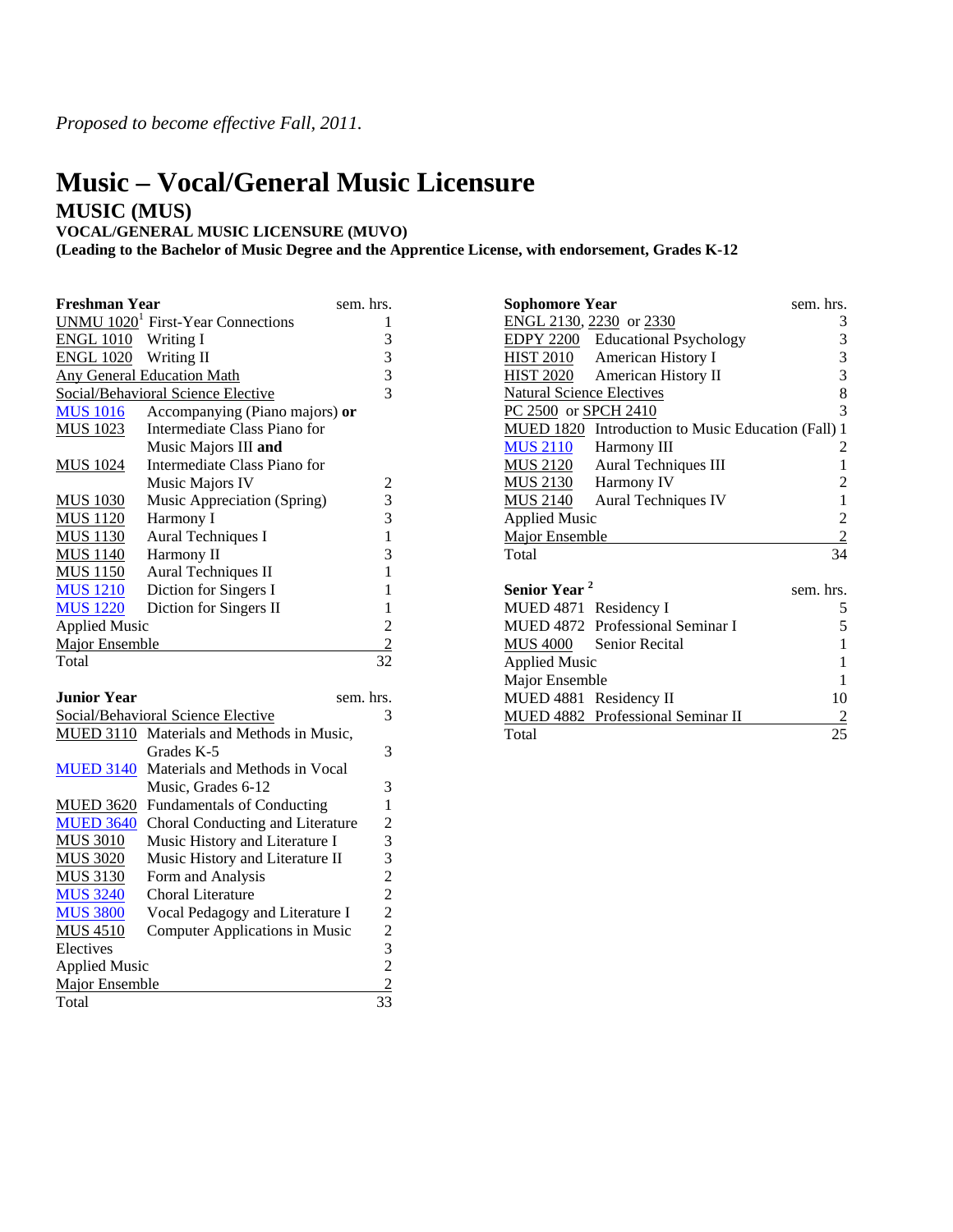- 1 This course not included in 123hour curriculum.
- 2 Must submit evidence of current First Aid/CPR training.

#### **Primary Licensure: Vocal/General Music Education Additional Licensure: Instrumental Music Education**

The above curriculum is necessary for licensure in Vocal/General Music. If licensure in Instrumental Music Education is also desired, then the following courses also need to be completed:

| <b>MUED 3130</b>           | 3              |
|----------------------------|----------------|
| <b>MUED 3830</b>           |                |
| MUS 1000 (band/orch. Inst) | 3              |
| MUS 1033/1085/1045         | 3              |
| <b>MUED 3230</b>           | $\overline{2}$ |
| MUS 1031, 1041, 1051, 1071 | $\overline{4}$ |
| Total                      | 16             |

**Motion.** Mr. LaBar moved to approve the changes effective immediately. The motion was seconded by Dr. Stein and carried.

#### **8. Approval of Bachelor of Music Program Changes from the Department of Music and Art**

In a memorandum dated September 9, 2011, approval was requested for the following:

Curriculum Change: In the Junior Year: From: MUED 3630 Instrumental Conducting and Literature Lec. 1, Lab. 2, Cr. 2 To: MUED 3620 Fundamentals of Conducting Lec. 1, Cr. 1

In the Senior Year: From: Major Ensemble 1 Cr. To: Major Ensemble 2 Cr.

**Motion.** Mr. LaBar moved to approve the change effective immediately or Spring 2012. The motion was seconded by Mr. Doubet and carried.

Dr. Laurila passed the chair position to Dr. Roberts.

#### **9. Approval of Two New Concentrations in Political Science from the Department of Sociology and Political Science**

In a memorandum dated September 1, 2011, approval was requested for the following:

Proposed International Relations and Comparative Government Concentration in POLS Major (POLS/IC)

#### **I. Course Additions, Deletions, and Changes**

- (A) Course Additions: NONE
- (B) Course Deletions: NONE
- (C) Course Changes: NONE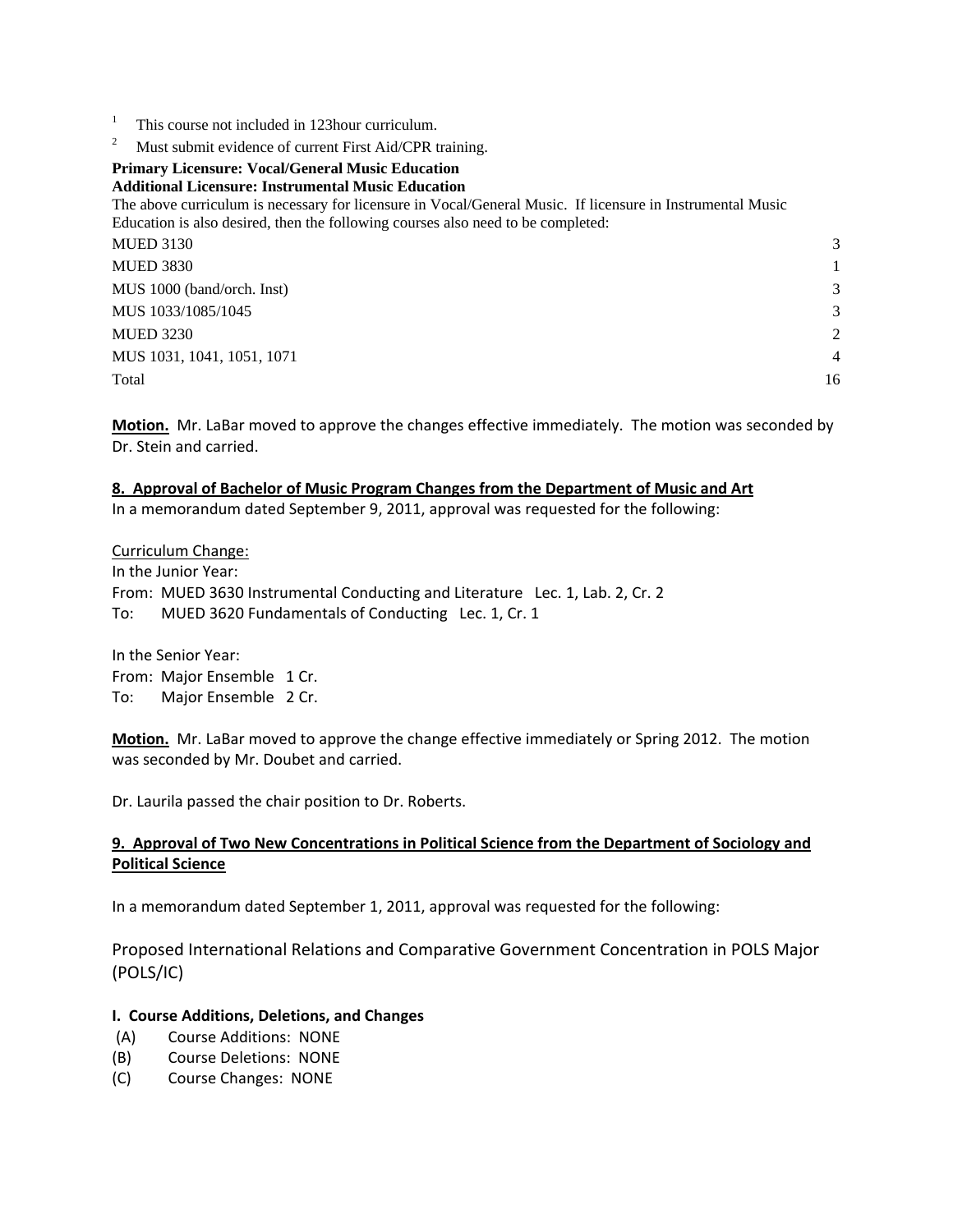#### **II. Curriculum Changes:**

The Department of Sociology and Political Science proposes the creation of a concentration in International Relations and Comparative Government in the POLS major. The proposed designation would be POLS/IC

#### **III. Rationale:**

Currently the POLS major is one of the most unstructured majors within the University. The current major requires 30 hours of Political Science courses, but only two specific courses in Political Science (POLS 1000 American Government, and POLS 1100 Introduction to Political Science) are required. The additional POLS requirements are 24 hours of electives in POLS courses. The major has additional requirements outside of POLS courses including: foreign language; computer applications; history; English; and, social science, criminal justice, or philosophy electives.

The creation of the concentration would provide a guide to help students who have an interest in pursuing the study of international relations and comparative government structure their course selections to match their interests in these areas.

#### **Proposed Legal Studies Concentration in POLS Major (POLS/LS)**

#### **I. Course Additions, Deletions, and Changes**

- (A) Course Additions: NONE
- (B) Course Deletions: NONE
- (C) Course Changes: NONE

#### **II. Curriculum Changes:**

The Department of Sociology and Political Science proposes the creation of a concentration in Legal Studies in the POLS major. The proposed designation would be POLS/LS

#### **III. Rationale:**

One of the suggestions made by the Academic Audit Review Team during the most recent POLS five‐year review was to enhance our efforts to serve our POLS majors interested in a career in law.

Currently the POLS major is one of the most unstructured majors within the University. The current major requires 30 hours of Political Science courses, but only two specific courses in Political Science (POLS 1000 American Government, and POLS 1100 Introduction to Political Science) are required. The additional POLS requirements are 24 hours of electives in POLS courses. The major has additional requirements outside of POLS courses including: foreign language; computer applications; history; English; and, social science, criminal justice, or philosophy electives.

The creation of the concentration would provide a guide to help students who have an interest in pursuing the study of law structure their course selections to match their interests in legal studies.

#### **POLITICAL SCIENCE IC CONCENTRATION NARRATIVE**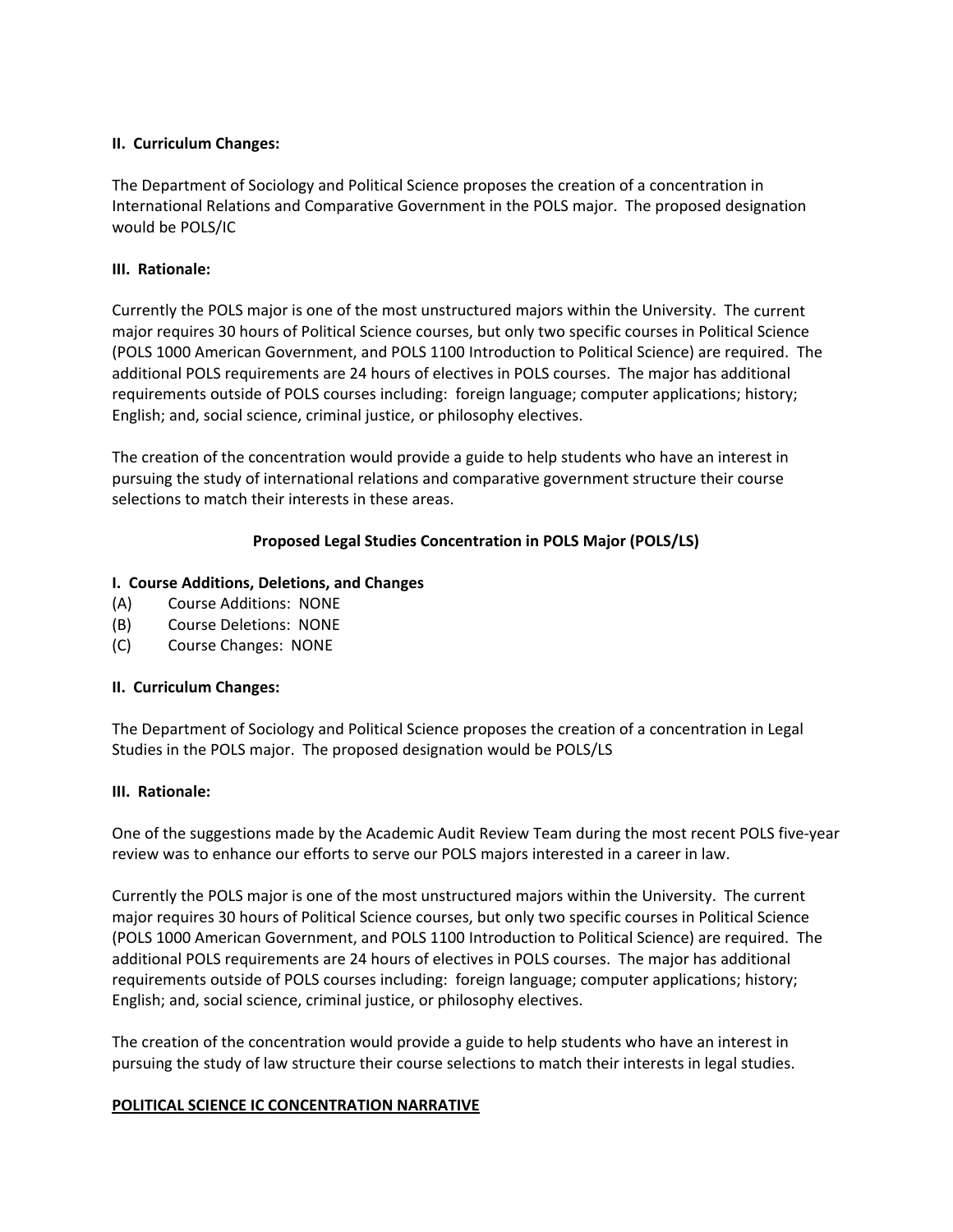The Political Science major at Tennessee Tech University is part of a 120 hour degree program which includes: requirements for the major; requirements of the general education component of the curriculum; and, elective hours. At least 36 of the 120 hours required toward the degree must be at the upper division level (courses numbered at the 3000 or 4000 level).

The departmental requirements for the **POLS/IC** major with a concentration in International Relations and Comparative Studies consist of a total of 45 hours including:

| POLS 1000 American Government               | 3 hrs |
|---------------------------------------------|-------|
| POLS 1100 Introduction to Political Science | 3 hrs |

**9 hours from: POLS 4100 International Law, or POLS 3610 International Politics, or POLS 3670 Foreign Policy, or POLS 3650 International Organizations, or POLS 3200 American Political Thought, or POLS 4510 Comparative Government Europe**

**6 hours from: POLS 3300 Introduction to Latin American Politics, or POLS 3310 Politics of Developing Nations, or POLS 3320 U.S. Policy Toward Latin America, or POLS Special Topics in International or Comparative related content**

**3 hours from: POLS 4920 Seminar in Comparative Politics, or POLS 4960 Seminar in World Politics**

| <b>Electives in Political Science (upper division)</b> | 6hrs  |       |
|--------------------------------------------------------|-------|-------|
| Foreign Language<br>(Must be a language course.)       |       | 3 hrs |
| Computer skills (DS 2810 or CSC 1100)                  | 3 hrs |       |
| History (upper division course)                        | 6 hrs |       |
| English (upper division course)                        | 3 hrs |       |

Total departmental requirements for the major 45 hrs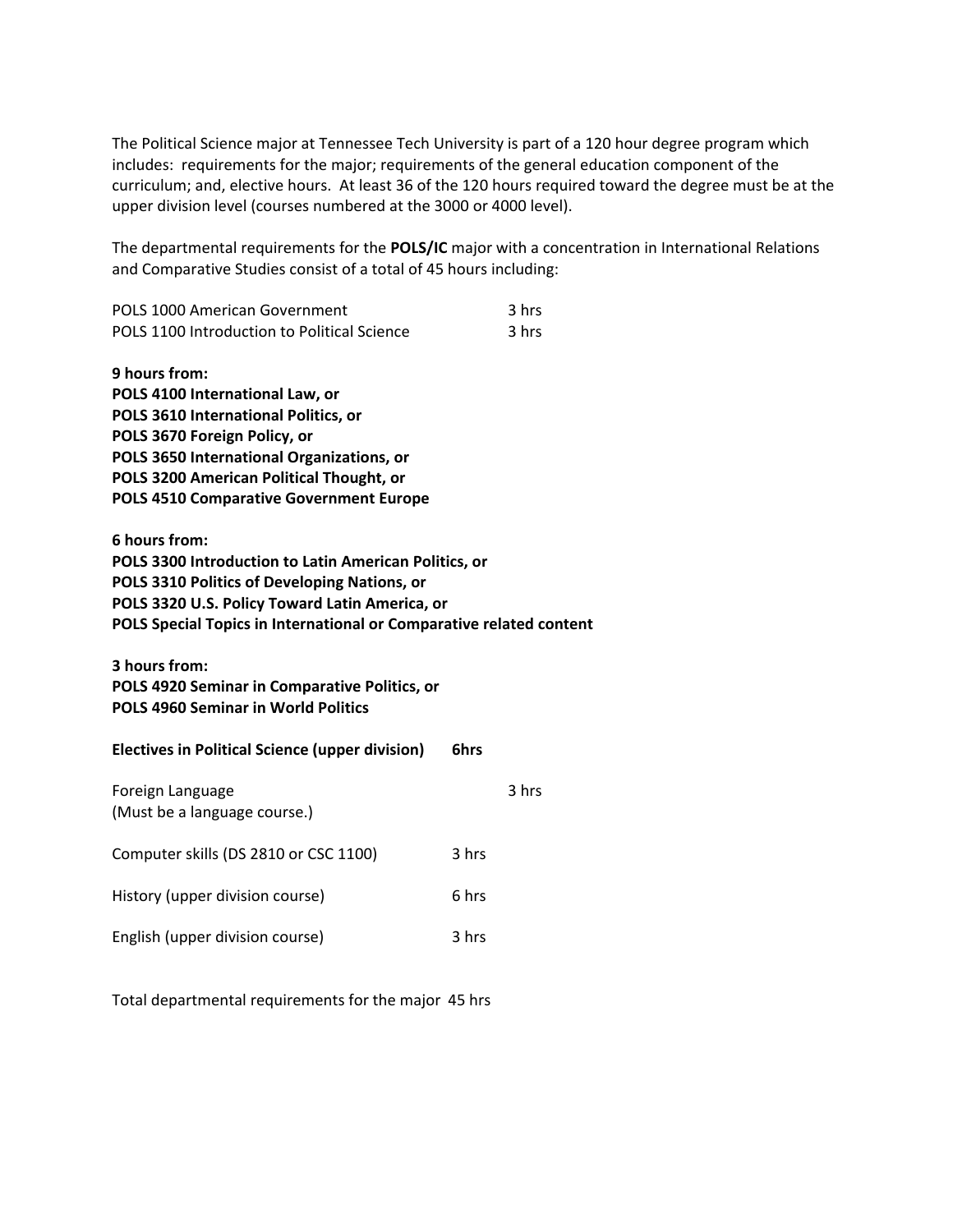# **POLITICAL SCIENCE IC CURRICULUM POLITI ICAL SCI IENCE (P POLS/IC) ) DRAFT**

*(Leading to the Bachelor of Science Degree)* 

*Concentration in International Relations and Comparative Government* 

*N Name\_\_\_\_\_\_ \_\_\_\_\_\_\_\_\_\_\_ \_\_\_\_\_\_\_\_* 

 *T#\_\_ \_\_\_\_\_\_\_\_\_\_\_ \_\_\_\_\_\_\_\_\_\_ \_\_\_\_* 

| <b>Freshman Year</b>                      | $\mathbf{C}\mathbf{r}$ |  |
|-------------------------------------------|------------------------|--|
| UNIV 1020 First-Year Connections          | 1                      |  |
| POLS 1000 American Government             | 3                      |  |
| POLS 1100 Intro. to Political Science     | 3                      |  |
| ENGL 1010 Writing I                       | 3                      |  |
| ENGL 1020 Writing II                      | 3                      |  |
| Social/Behavioral Science Elective 3 hrs  |                        |  |
|                                           | 3                      |  |
| Foreign Language $^{1}(3 \, hrs.)$        |                        |  |
|                                           | 3                      |  |
| <b>General Elective</b>                   | 3                      |  |
| MATH 1010 or any other gen ed math course | 3                      |  |
| <b>Natural Science</b>                    |                        |  |
| Total                                     | 29                     |  |

| <b>Sophomore Year</b>                  | Cr. |  |
|----------------------------------------|-----|--|
| DS 2810 or CSC 1100                    | 3   |  |
| <b>General Electives</b>               |     |  |
| ENGL 2130, 2230 or 2330                |     |  |
| Humanities/Fine Arts Elective (6 hrs.) |     |  |
|                                        |     |  |
|                                        |     |  |
| SPCH 2410 or PC 2500                   |     |  |
| HIST 2010 American History I           |     |  |
| HIST 2020 American History II          |     |  |
| <b>Natural Science</b>                 |     |  |
| <b>Total</b>                           |     |  |

| <b>Junior Year</b>                       | $C_{\Gamma}$ |  |
|------------------------------------------|--------------|--|
| Political Science (9 hrs.) from:         |              |  |
| POLS 4100 or 3610 or 3670 or             |              |  |
| 3650 or 3200 or 4510                     |              |  |
|                                          |              |  |
|                                          | 3            |  |
|                                          | 3            |  |
| POLS (3 hrs. Upper level)                |              |  |
|                                          | 3            |  |
| ENGL (upper division)                    | 3            |  |
| <b>General Electives (15 hrs)</b>        | 15           |  |
| <b>Political Science (3 hours) from:</b> |              |  |
| POLS 4920 or 4960                        |              |  |
|                                          | 3            |  |
| <b>Total</b>                             | 33           |  |

| <b>Senior Year</b>                          | Cr. |
|---------------------------------------------|-----|
| Political Science (3 hrs. Upper level)      |     |
|                                             |     |
| <b>Political Science (6 hrs) from:</b>      |     |
| POLS 3300 or 3310 or 3320 or                |     |
| 4950 or POLS Special Topics in              |     |
| <b>International or Comparative content</b> |     |
|                                             |     |
|                                             |     |
| HIST (upper division) $(6 \, hrs)$ .        |     |
|                                             |     |
|                                             | 3   |
| General Electives (15 hrs)                  | 15  |
| Total                                       | 30  |

<sup>1</sup> Three hours of foreign language (not to include the culture and civilization courses).

- $\bullet$  A total of 120 hours is required for graduation with a minimum of 36 hours at the upper level.
- Students should apply for graduation at least **two semesters** prior to expected graduation date.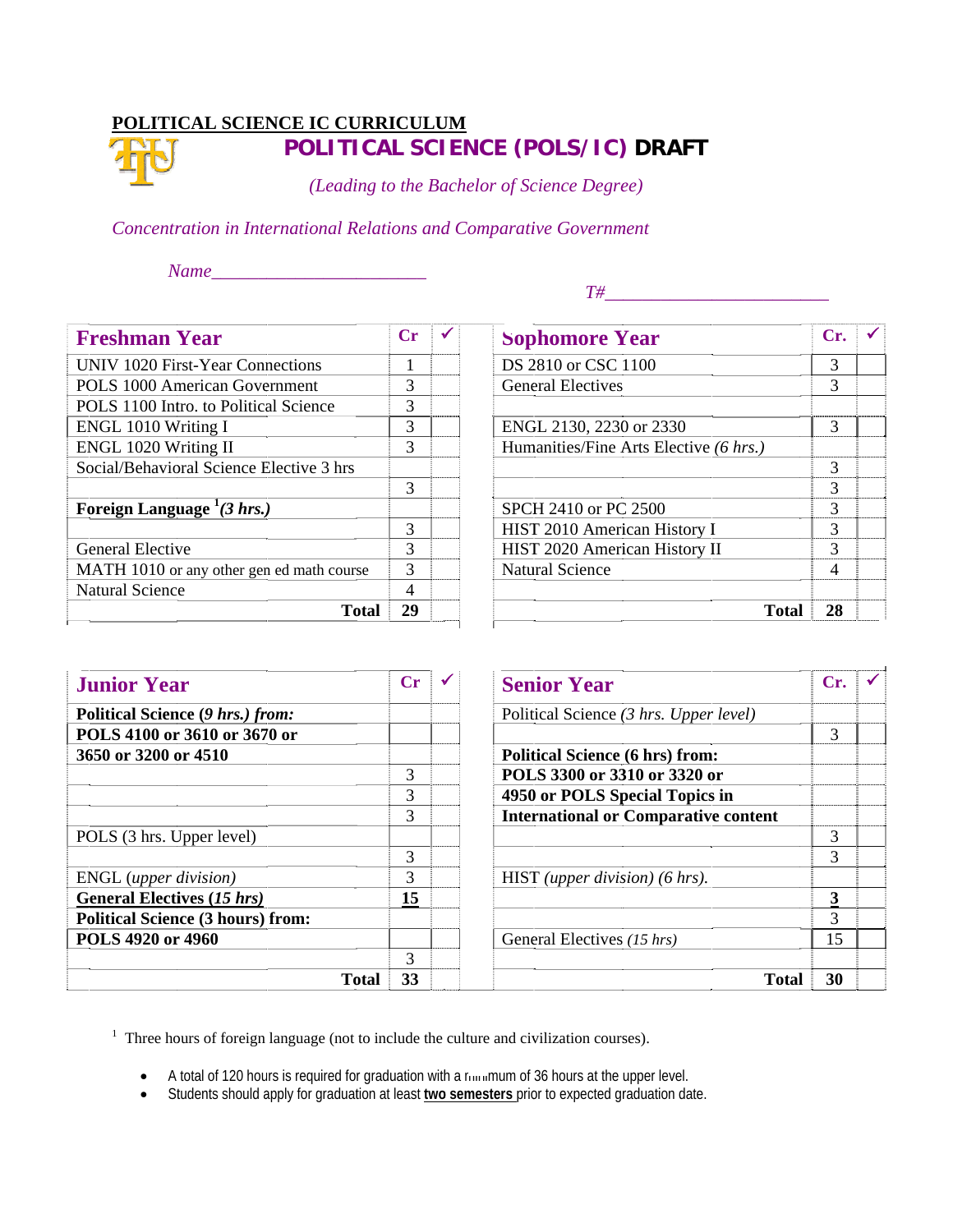#### **POLITICAL SCIENCE LS NARRATIVE**

The Political Science major at Tennessee Tech University is part of a 120 hour degree program which includes: requirements for the major; requirements of the general education component of the curriculum; and, elective hours. At least 36 of the 120 hours required toward the degree must be at the upper division level (courses numbered at the 3000 or 4000 level).

The departmental requirements for the **POLS/LS** major with a concentration in Legal Studies consist of a total of 45 hours including:

| <b>POLS 1000 American Government</b><br>POLS 1100 Introduction to Political Science                                                                                                                              |       | 3 hrs<br>3 hrs |
|------------------------------------------------------------------------------------------------------------------------------------------------------------------------------------------------------------------|-------|----------------|
| 9 hours from:<br>POLS 4100 International Law, or<br>POLS 4910 Seminar in Public Law, or<br>POLS 4310 Constitutional Law I, or<br>POLS 4320 Constitutional Law II                                                 |       |                |
| 6 hours from:<br>POLS 4950 Political Participation Internship or<br>POLS 2230 and 2240 Mock Trial I and II, or<br>POLS Special Topics in Legal studies related content                                           |       |                |
| 3 hours from:<br>CJ 2850 Criminal Law and Procedure, or<br>CJ 3000 Rules of Evidence, or<br>POLS 3818 Judicial Process, or<br>LAW 3810 Business Legal Environment and Ethics, or<br><b>LAW 4720 Business Law</b> |       |                |
| <b>Electives in Political Science (upper division)</b>                                                                                                                                                           | 6hrs  |                |
| Foreign Language<br>(Must be a language course.)                                                                                                                                                                 |       | 3 hrs          |
| Computer skills (DS 2810 or CSC 1100)                                                                                                                                                                            | 3 hrs |                |
| History (upper division course)                                                                                                                                                                                  | 6 hrs |                |
| English (upper division course)                                                                                                                                                                                  | 3 hrs |                |
|                                                                                                                                                                                                                  |       |                |

Total departmental requirements for the major 45 hrs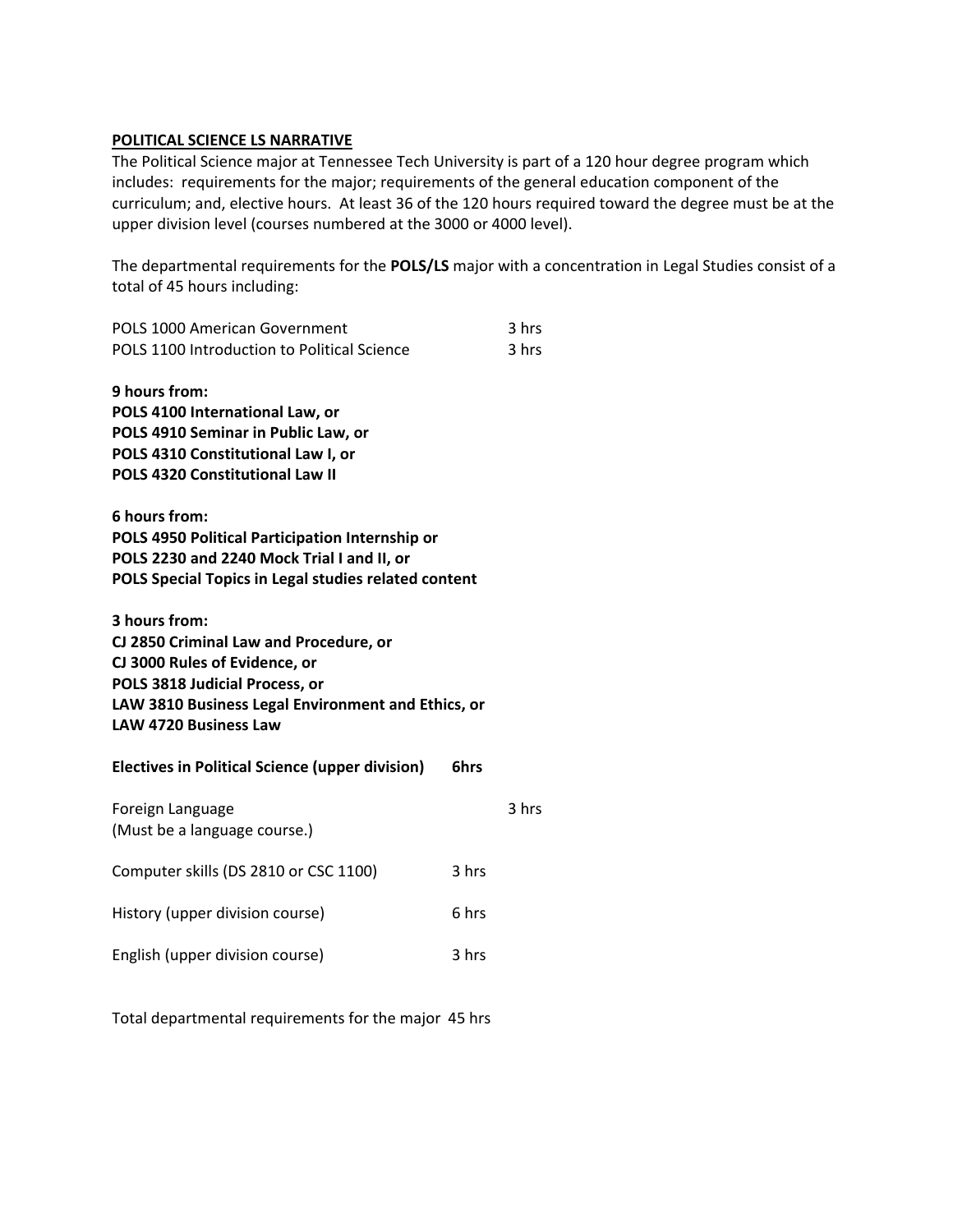#### **POLITICA L SCIENCE LS CURRICULUM M**



# **POLITICAL SCIENCE (POLS/LS) DRAFT**

*(Leading to the Bachelor of Science Degree)* 

#### *Concentration in Legal Studies*

*Name\_\_\_\_ \_\_\_\_\_\_\_\_\_\_\_ \_\_\_\_\_\_\_\_\_\_ T#\_\_ \_\_\_\_\_\_\_\_\_\_\_ \_\_\_\_\_\_\_\_\_\_ \_\_\_\_\_* 

| <b>Freshman Year</b>                      | Сr |  |
|-------------------------------------------|----|--|
| UNIV 1020 First-Year Connections          |    |  |
| <b>POLS 1000 American Government</b>      | 3  |  |
| POLS 1100 Intro. to Political Science     | 3  |  |
| ENGL 1010 Writing I                       | 3  |  |
| ENGL 1020 Writing II                      |    |  |
| Social/Behavioral Science Elective        | 3  |  |
|                                           |    |  |
| Foreign Language $^{1}(3 \, hrs.)$        |    |  |
|                                           | 3  |  |
| General Elective (3 hrs.)                 | 3  |  |
| MATH 1010 or any other gen ed math course | 3  |  |
| <b>Natural Science</b>                    |    |  |
| Total                                     | 29 |  |

| <b>Sophomore Year</b>                  | Cr. |  |
|----------------------------------------|-----|--|
| DS 2810 or CSC 1100                    | 3   |  |
| <b>General Electives</b>               | 3   |  |
| ENGL 2130, 2230 or 2330                | 3   |  |
| Humanities/Fine Arts Elective (6 hrs.) |     |  |
|                                        |     |  |
|                                        |     |  |
| SPCH 2410 or PC 2500                   |     |  |
| HIST 2010 American History I           |     |  |
| HIST 2020 American History II          |     |  |
| <b>Natural Science</b>                 |     |  |
| <b>Total</b>                           | 28  |  |

| <b>Junior Year</b>               |       | Сr |  |
|----------------------------------|-------|----|--|
| Political Science (9 hrs.) from: |       |    |  |
| 4100 or 4910 or 4310 or 4320     |       |    |  |
|                                  |       | 3  |  |
|                                  |       | 3  |  |
|                                  |       | 3  |  |
| POLS (3 hrs. Upper level)        |       |    |  |
|                                  |       | 3  |  |
| ENGL (upper division)            |       | 3  |  |
| General Electives (15 hrs)       |       | 15 |  |
| CJ, POLS, LAW (3 hours) from:    |       |    |  |
| CJ 2850 or CJ 3000 or POLS 3818  |       |    |  |
| or LAW 3810 or LAW 4720          |       | 3  |  |
|                                  | Total | 33 |  |

| <b>Senior Year</b>                     | Cr. |
|----------------------------------------|-----|
| Political Science (3 hrs. Upper level) |     |
|                                        |     |
| <b>Political Science (6 hrs) from:</b> |     |
| POLS 4950 or POLS 2230 and 2240        |     |
| or POLS Special Topics in Legal        |     |
| studies related content                |     |
|                                        |     |
|                                        |     |
| HIST (upper division) $(6 \, hrs)$ .   |     |
|                                        | 3   |
|                                        |     |
| General Electives (15 hrs)             | 15  |
| <b>Total</b>                           | 30  |

<sup>1</sup> Three hours of foreign language (not to include the culture and civilization courses).

- $\bullet$ total of 120 hours is required for graduation with a minimum of 36 hours at the upper level.
- Students should apply for graduation at least **two semesters** prior to expected graduation date.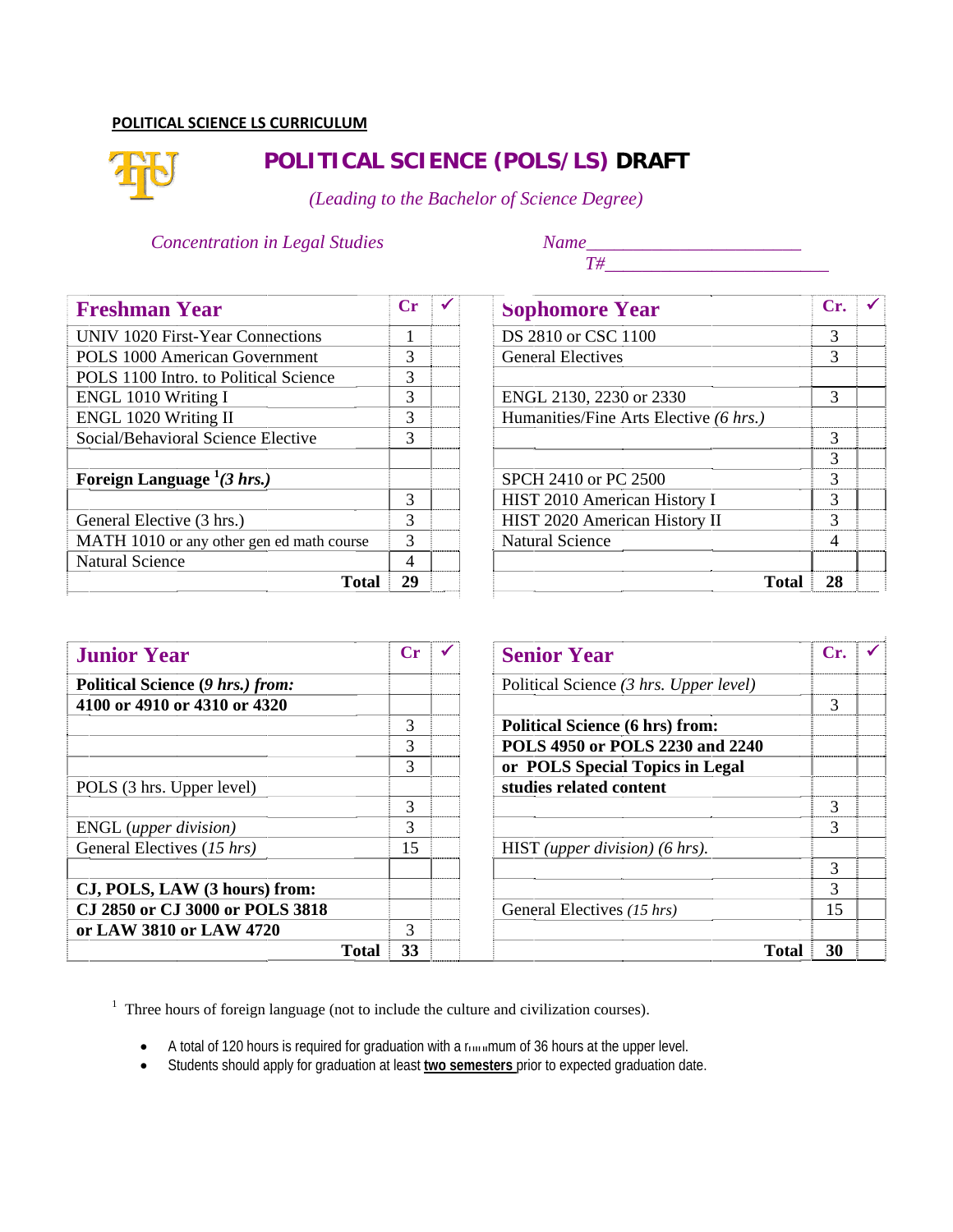With regard to the limited (3 hr.) Foreign Language requirement, Dr. Raymondo stated that this proposal had been passed at the College level with the expectation that if approved by the University Curriculum Committee and TBR, the Department of Sociology and Political Science would create an option for additional foreign language credits to be offered in the concentrations.

**Motion.** Dr. Raymondo moved to approve the concentrations effective as soon as possible, but no later than Fall 2012.

Dr. Laurila strongly recommended additional foreign language credit hours for a more robust program.

The motion was seconded and carried.

**10. Approval of Course Title Change for ECSP 3001 from the Department of Curriculum & Instruction** In a memorandum dated September 2, 2011, approval was requested for the following:

From: Curriculum for Infants/Toddlers/Preschoolers To: Curriculum & Procedures for Infants/Toddlers/Preschoolers

**Motion.** Dr. Gore moved to approve the change effective Fall 2012. The motion was seconded by Dr. Mills and carried.

## **11. Approval of AGRN 2210 Course Change from the School of Agriculture**

In a memorandum dated September 1, 2010, approval was requested for the following:

#### Course Change:

From: AGRN 2210 Soils Fall, Spring. Lec. 2, Lab. 2, Credit 3 Prerequisite: CHEM 1020 or consent of instructor. An introduction to the properties of soils, soil survey, soil fertility, and soil management.

#### To: AGRN 3210 Soils Lec. 3, Credit 3

Prerequisites: CHEM 1010‐1020 or CHEM 1110‐1120 or consent of instructor. An introduction to soil physical, chemical, and biological properties and their relationship to plant growth, land use, and environmental quality.

#### To: AGRN 3220 Soils laboratory Lab. 2, Credit 1

Co-requisite: AGRN 3210 or consent of instructor. Experiential learning activities in determination of soil physical, chemical, and biological properties and application of basic soil science principles both in a field setting as well as the laboratory.

**Motion.** Dr. Foster moved to approve the change effective Fall 2012. The motion was seconded by Mr. Doubet and carried.

#### **12. Approval of AGET Course Additions and Changes from the School of Agriculture** In a memorandum dated September 1, 2011, approval was requested for the following:

#### Course Additions:

AGET 2115. **Agricultural Engineering Technology Laboratory.** Fall. Lab 2. Credit 1.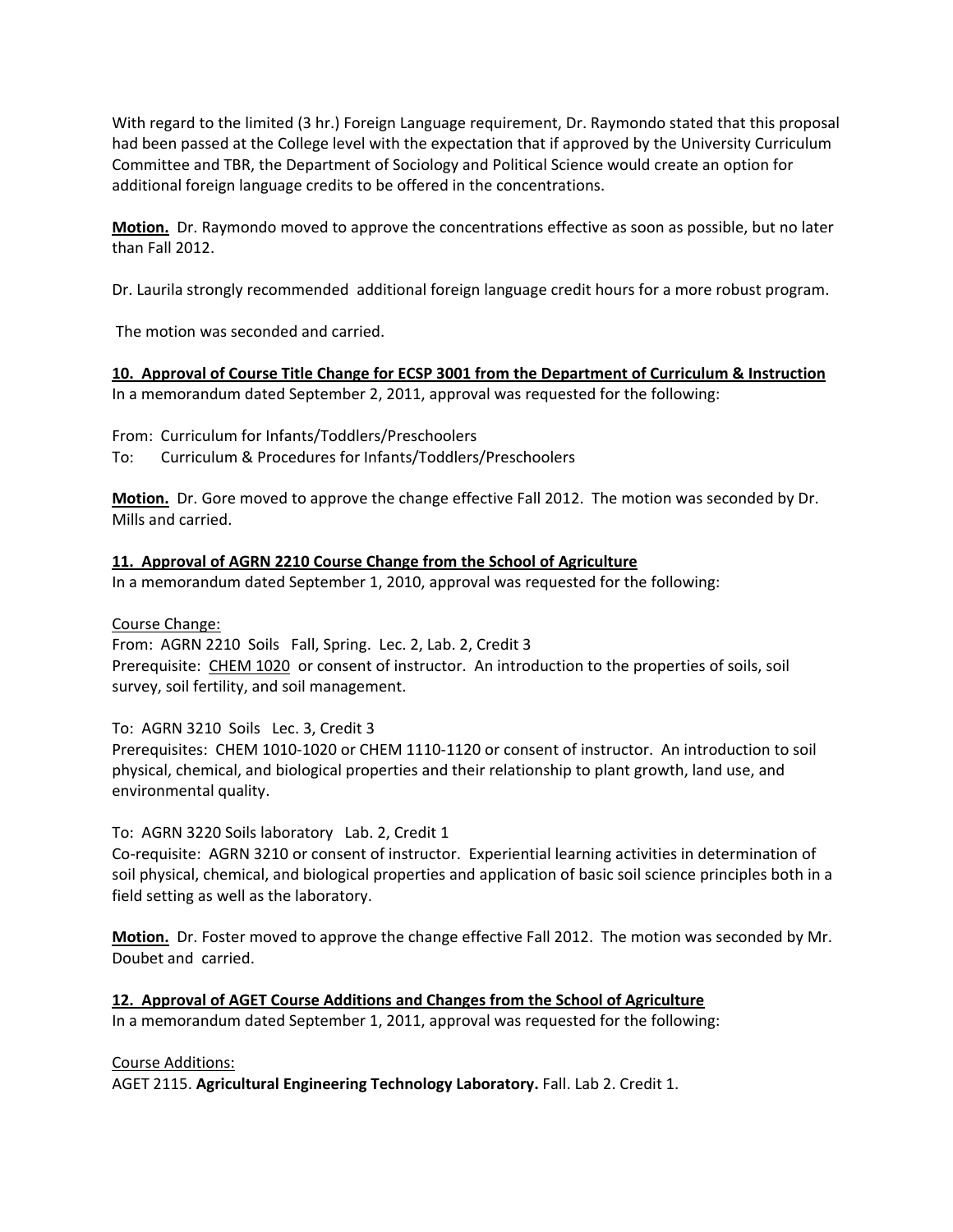Corequisite: AGET 2110. Application of engineering principles to agriculture through a selection of independent but related topics.

#### AGET 3115. **Natural Resource Systems Laboratory**. Spring. Lab. 2. Credit 1.

Corequisite: AGET 3110. Application of engineering principles to surveying, soil and water conservation and animal waste management.

#### AGET 3325. **Small Power Equipment Laboratory**. Spring. (O). Lab 2. Credit 1.

Corequisite: AGET 3320. Maintenance, service and overhaul of small internal combustion engines and associated equipment.

AGET 3565. **Turf Systems Irrigation Design Laboratory**. Summer & Fall (E). Lab 2. Credit 1. Corequisite: AGET 3360. Residential, commercial, and athletic irrigation system assembly, installation, maintenance, and troubleshooting.

AGET 4225 (5225). **Agricultural Machinery and Tractors Laboratory**. Spring (E). Lab. 2. Credit 1. Corequisite: AGET 4220. Application of agricultural power units and equipment operation principles.

#### Course Changes:

From:

AGET 2110. Engineering Technology in Agriculture. Fall. (E). Lec. 2. Lab 2. Credit 3.Application of engineering principles to agricultural structures, electrification and food and fiber processing.

To:

AGET 2110. **Agricultural Engineering Technology**. Fall. Lec. 2. Credit 2. Corequisite: AGET 2115. Advancing the students problem solving skills of engineering principles of agriculture.

#### From:

AGET 3110. Engineering Technology in Agriculture II. Spring. Lec. 2. Lab. 2. Credit 3. Application of engineering principles to agricultural power and machinery, soil and water conservation and animal waste management.

To:

AGET 3110. **Natural Resource Systems**. Spring. Lec. 2. Credit 2.

Corequisite: AGET 3115. Engineering principles of surveying, soil and water conservation and animal waste management.

From:

AGET 3320. Small Power Equipment. Spring. (O). Lec. 2. Lab. 2. Credit 3. Principles of operation, adjustment and maintenance of small internal combustion engines and associated equipment.

To:

AGET 3320. **Small Power Equipment**. Spring. (O). Lec. 2. Credit 2.

Corequisite: AGET 3325. Principles of operation, adjustment and maintenance of small internal combustion engines and associated equipment.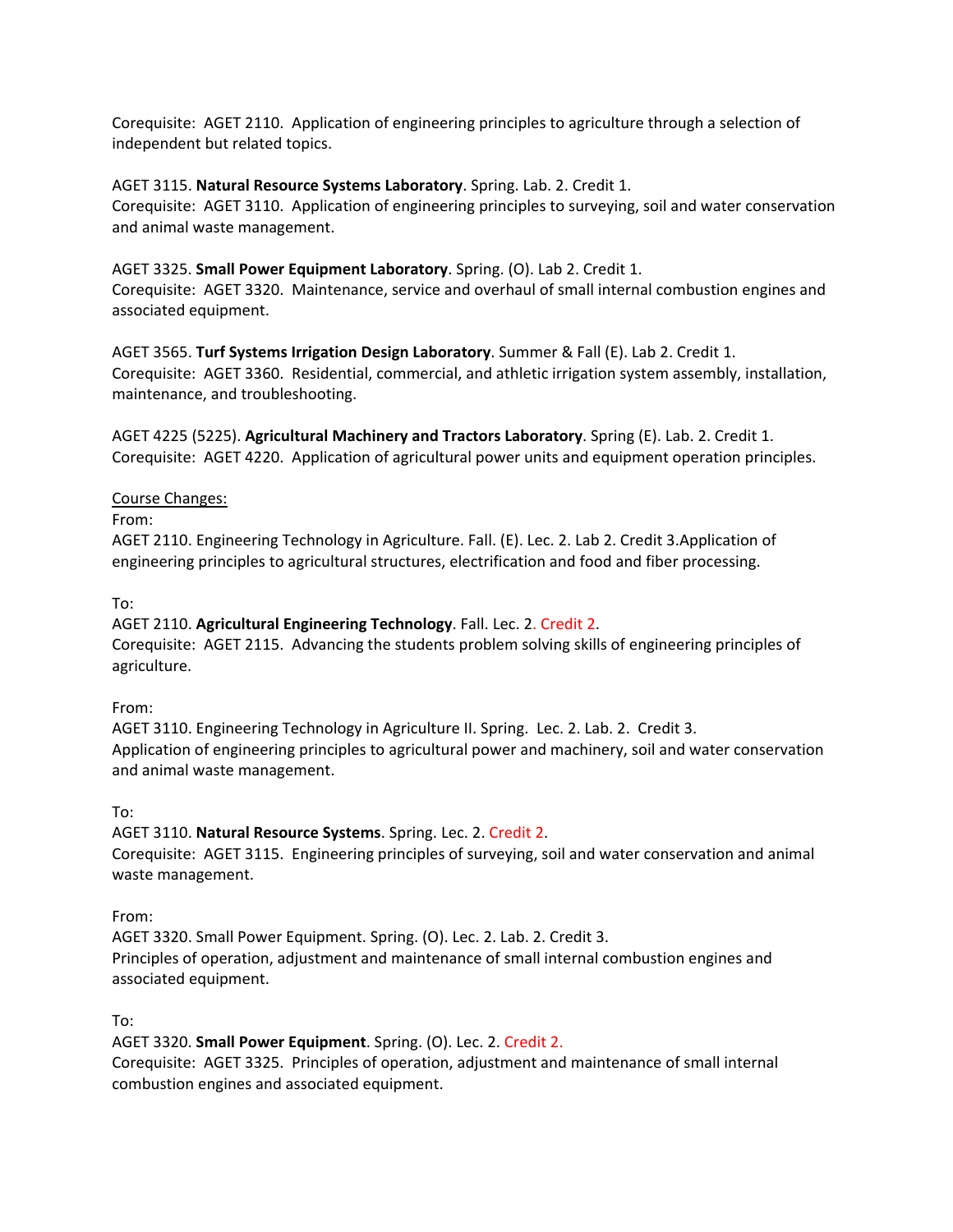#### From:

AGET 3560. Turf Systems Irrigation Design. Lec. 2. Lab 2. Credit 3.

Irrigation system design for turf‐based systems including residential lawns, commercial properties, athletic fields and golf courses. Irrigation scheduling and water demand are presented to provide management capabilities.

#### To:

AGET 3560. **Turf Systems Irrigation Design**. Summer and Fall (E). Lec. 2. Credit 2.

Corequisite: AGET 3565. Irrigation system design for turf‐based systems including residential lawns, commercial properties, athletic fields and golf courses. Irrigation scheduling and water demand are presented to provide management capabilities.

#### From:

AGET 4220 (5220). Agricultural Machinery and Tractors. Spring. (E). Lec. 2. Lab. 2. Credit 3. Principles of operation, selection and economic utilization of agricultural power units and equipment.

## To:

AGET 4220 (5220). **Agricultural Machinery and Tractors**. Spring (E). Lec. 2. Credit 2. Corequisite: AGET 4225. Principles of operation, selection and economic utilization of agricultural power units and equipment.

## From:

AGET 4620 (5620). Agricultural Structures. Fall. (E). Lec. 2. Lab. 2. Credit 3. Prerequisite: AGET 2110 or consent of instructor. Planning; drawing; materials; principles of construction with respect to arrangement, location and environmental control; plan reading.

To:

AGET 4620 (5620). **Agricultural Structures**. Spring (E). Lec. 3. Credit 3.

Planning; drawing; materials; principles of construction with respect to arrangement, location and environmental control; plan reading.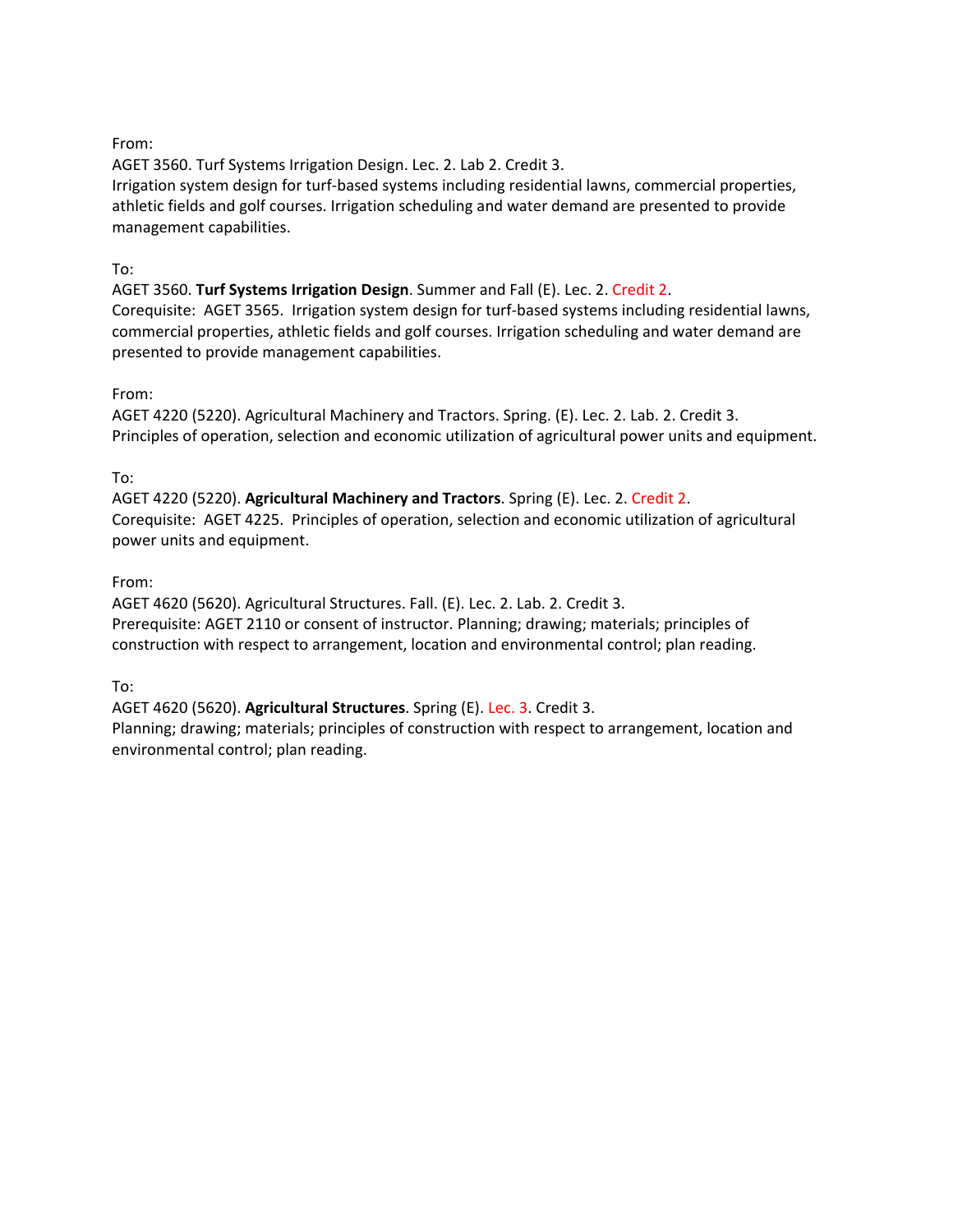# *CURRICULUM ADDITONS, DELETIONS, AND CHANGES*

# **Curriculum Changes:**

#### FROM:

| <b>Freshman Year</b>                        |                                                   | sem.<br>hrs.   | <b>Sophomore Year</b>                                                 |                                                             |                 |  | sem.<br>hrs. |
|---------------------------------------------|---------------------------------------------------|----------------|-----------------------------------------------------------------------|-------------------------------------------------------------|-----------------|--|--------------|
| <b>ANS 1200</b>                             | <b>Introductory Animal</b><br>Science             |                | 3 AGET 2110                                                           | <b>Engineering Technology in</b><br>Agriculture             | $\overline{3}$  |  |              |
| <b>ANS 1210</b>                             | <b>Introductory Animal</b><br>Science Lab         |                | 1 AGBE 2100                                                           | Economics of Agriculture                                    | 3               |  |              |
| <b>AGRN 1100</b>                            | <b>Plant Science</b>                              |                | 3 AGRN 2210 Soils                                                     |                                                             | 3               |  |              |
| <b>AGRN 1110</b>                            | Plant Science Lab                                 |                |                                                                       | 1 BIOL 1110, 1120, or PHYS 2010 (Select two)                | 8               |  |              |
| <b>ENGL 1010</b>                            | Writing I                                         |                |                                                                       | 3 ACCT 2110 Principles of Financial Accounting              | 3               |  |              |
| <b>ENGL 1020</b>                            | <b>Writing II</b>                                 |                |                                                                       | 3 ENGL 2130, 2230, or 2330                                  | 3               |  |              |
| CHEM 1010, 1020 or 1110, 1120               |                                                   |                | 8 SPCH 2410 or PC 2500                                                |                                                             | 3               |  |              |
| (Select two)                                | MATH 1130, 1530, 1630, 1830, or 1910              |                | 6-7 Social/Behavioral Science Electives <sup>1</sup>                  |                                                             |                 |  | 6            |
| CSC 1100 or DS 2810                         |                                                   | 3              |                                                                       |                                                             |                 |  |              |
| <b>AGR 1020</b>                             | Connections to<br>Agriculture                     | 1              |                                                                       |                                                             |                 |  |              |
|                                             | Total                                             | 32-33          |                                                                       | Total                                                       | 32              |  |              |
| <b>Junior Year</b>                          |                                                   | sem.<br>hrs.   | <b>Senior Year</b>                                                    |                                                             | sem.<br>hrs.    |  |              |
| <b>AGET 3110</b>                            | Engineering<br>Technology in<br>Agriculture II    | 3              | <b>AGET 4220</b>                                                      | <b>Agricultural Machinery &amp; Tractors</b>                | $\overline{3}$  |  |              |
| <b>AGET 3320</b>                            | <b>Small Power</b><br>Equipment                   |                |                                                                       | 3 AGET 4720 Agricultural Systems Technology                 | 3               |  |              |
| <b>AGET 3620</b>                            | <b>Computer Aided</b><br>Design in Agriculture    | $\overline{3}$ | <b>AGET 4610</b>                                                      | <b>Greenhouse Structures &amp;</b><br>Landscaping Equipment | $\overline{3}$  |  |              |
|                                             | Upper-division Agriculture Electives <sup>2</sup> |                |                                                                       | 9 Upper-division Agriculture Elective <sup>4</sup>          | 3               |  |              |
| Humanities/Fine Arts Electives <sup>3</sup> |                                                   | 6              | AGET 3510, 3560, 4620, 4940, 4950, AGR<br>4920, AGR 3960 (Select two) |                                                             | $6\phantom{1}6$ |  |              |
| <b>HIST 2010</b>                            | American History I                                |                | 3 AGR 4930                                                            | Senior Seminar                                              | $\overline{2}$  |  |              |
| <b>HIST 2020</b>                            | American History II                               |                | 3 Electives                                                           |                                                             | $5 - 6$         |  |              |
|                                             | Total                                             | 30             |                                                                       | Total                                                       | 25-26           |  |              |

<sup>1</sup> Select ECON 2010 and/or 2020 and select a course from the University recommended list.<br><sup>2</sup> No more than one course from any Agriculture discipline. (AGBE, AGED, AGET, AGHT, AGRN, and ANS)

3 Select two courses from the University approved Fine Arts list.<br>4 Select course from any Agriculture discipline.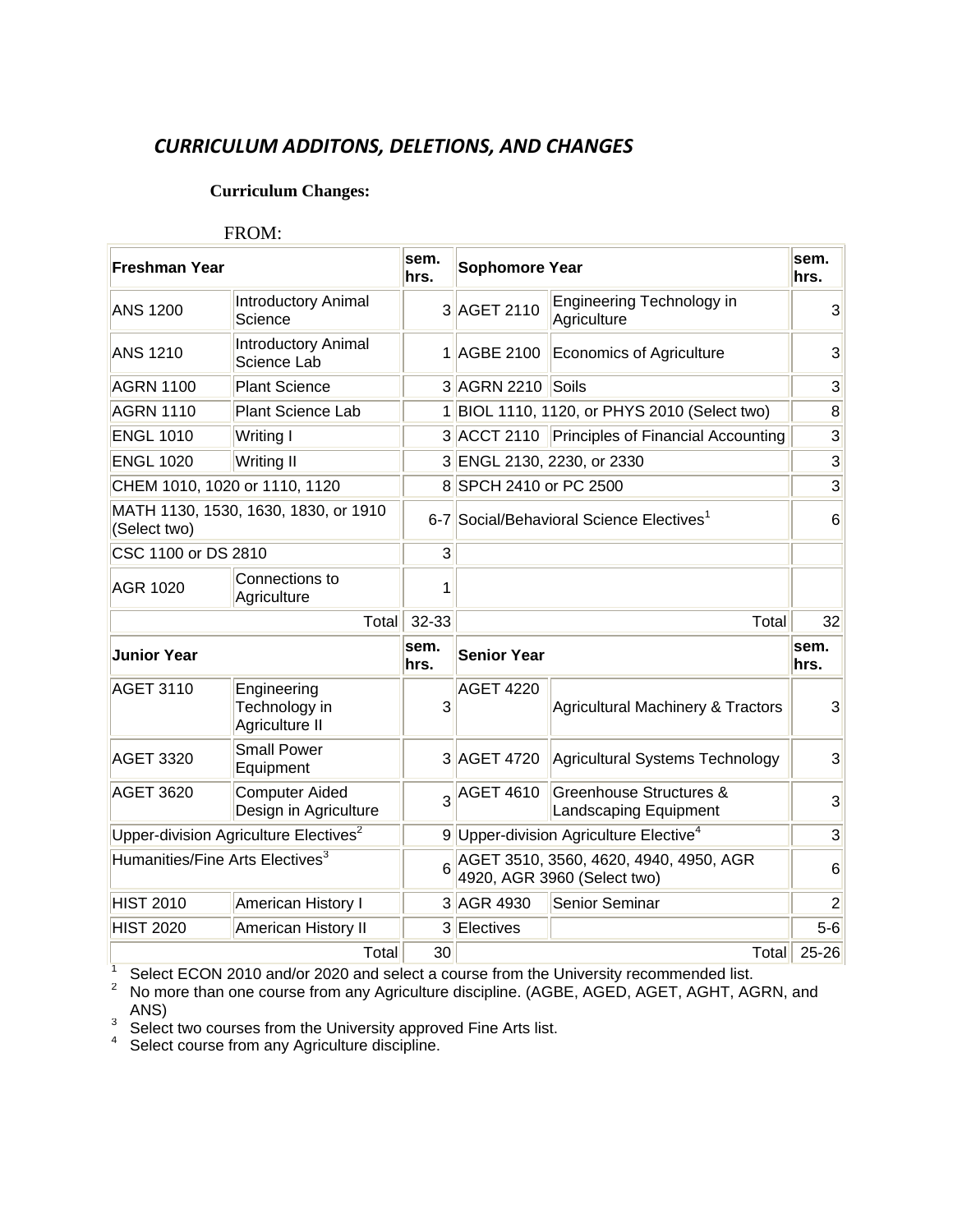|                                                             | TO:                                     |                                                                                        |                |                                                                                                                  |                                                            |                  |
|-------------------------------------------------------------|-----------------------------------------|----------------------------------------------------------------------------------------|----------------|------------------------------------------------------------------------------------------------------------------|------------------------------------------------------------|------------------|
| <b>Freshman Year</b>                                        |                                         |                                                                                        | sem.<br>hrs.   | <b>Sophomore Year</b>                                                                                            |                                                            | sem. hrs.        |
| <b>ANS 1200</b>                                             |                                         | <b>Introductory Animal Science</b>                                                     | 3              | <b>AGET</b><br>2110                                                                                              | <b>Agricultural Engineering</b><br>Technology              | $\overline{2}$   |
| <b>ANS 1210</b>                                             | Introductory Animal Science Lab         |                                                                                        | 1              | <b>AGET</b><br>2115                                                                                              | <b>Agricultural Engineering</b><br><b>Technology Lab</b>   | 1                |
| <b>AGRN 1100</b>                                            |                                         | <b>Plant Science</b>                                                                   |                | <b>AGBE</b><br>2100                                                                                              | Economics of Agriculture                                   | 3                |
| <b>AGRN 1110</b>                                            | Plant Science Lab                       |                                                                                        | $\mathbf{1}$   | <b>AGRN</b><br>2210                                                                                              | Soils                                                      | 3                |
| <b>ENGL 1010</b>                                            | Writing I                               |                                                                                        |                | 3 Social/Behavioral Science Electives <sup>1</sup>                                                               |                                                            | 6                |
| <b>ENGL 1020</b>                                            | Writing II                              |                                                                                        |                | 3 MIT 2000 Cccupational Safety                                                                                   |                                                            | $\overline{2}$   |
| CHEM 1010, 1020 or 1110, 1120                               |                                         |                                                                                        |                | 8 ENGL 2130, 2230, or 2330                                                                                       |                                                            | 3                |
| (Select two*)<br>MATH 1130, 1530, 1630, 1730, 1830, or 1910 |                                         |                                                                                        |                | 6-9 SPCH 2410 or PC 2500                                                                                         |                                                            | 3                |
| CSC 1100 or DS 2810                                         |                                         |                                                                                        |                | (Select two)<br>3 BIOL 1010, 1020, 1110, 1120, PHYS<br>2010 or PHYS 2020                                         |                                                            | 8                |
| <b>AGR 1020</b>                                             |                                         | Connections to Agriculture                                                             |                |                                                                                                                  |                                                            |                  |
| Total                                                       |                                         |                                                                                        | 32-35          | Total                                                                                                            |                                                            | 31               |
| <b>Junior Year</b>                                          |                                         |                                                                                        | sem.<br>hrs.   | <b>Senior Year</b>                                                                                               |                                                            | sem. hrs.        |
| <b>AGET 3110</b>                                            | <b>Natural Resource Systems</b>         |                                                                                        | $\overline{2}$ | AGET<br>4220                                                                                                     | Agricultural Machinery &<br><b>Tractors</b>                | $\boldsymbol{2}$ |
| <b>AGET 3115</b>                                            | <b>Natural Resource Systems Lab</b>     |                                                                                        | 1              | AGET<br>4225                                                                                                     | <b>Agricultural Machinery &amp;</b><br><b>Tractors Lab</b> | $\mathbf{1}$     |
| <b>AGET 3320</b>                                            | <b>Small Power Equipment</b>            |                                                                                        | $\overline{2}$ | AGET<br>4720                                                                                                     | <b>Agricultural Processing</b>                             | 3                |
| <b>AGET 3325</b>                                            | <b>Small Power Equipment Lab</b>        |                                                                                        | 1              | AGET<br>4610                                                                                                     | Greenhouse Structures &<br>Landscaping Equipment           | 3                |
| <b>AGET 3620</b>                                            | Computer Aided Design in<br>Agriculture |                                                                                        |                | $3$ Upper-division Agriculture Elective <sup>4</sup>                                                             |                                                            | 3                |
| Upper-division Agriculture Electives <sup>2</sup>           |                                         |                                                                                        |                | (Select one): AGET 3510, 3560 & 3565,<br>6 4620, 4940, 4950, 4960, 4970, 4980,<br>AGR 3940, 3950, 3960, AGR 4920 |                                                            | $\overline{3}$   |
| Humanities/Fine Arts Electives <sup>3</sup>                 |                                         |                                                                                        |                |                                                                                                                  | 6 AGR 4930 Senior Seminar                                  | $\overline{2}$   |
| <b>HIST 2010</b>                                            |                                         | American History I                                                                     | 3              | <b>AGBE</b><br>4030                                                                                              | <b>Agribusiness Management</b>                             | $\overline{3}$   |
| <b>HIST 2020</b>                                            |                                         | American History II                                                                    | $\overline{3}$ | AGBE<br>3110                                                                                                     | Agricultural Marketing and<br><b>Futures</b>               | 3                |
| <b>ACCT 3720</b>                                            |                                         | Survey of Accounting                                                                   |                | 3 Electives                                                                                                      |                                                            | $1 - 4$          |
| Total                                                       |                                         |                                                                                        |                | 30<br>Total                                                                                                      |                                                            | $24 - 27$        |
|                                                             |                                         | $\frac{1}{2}$ Select two from the University approved Social/Behavioral Sciences list. |                |                                                                                                                  |                                                            |                  |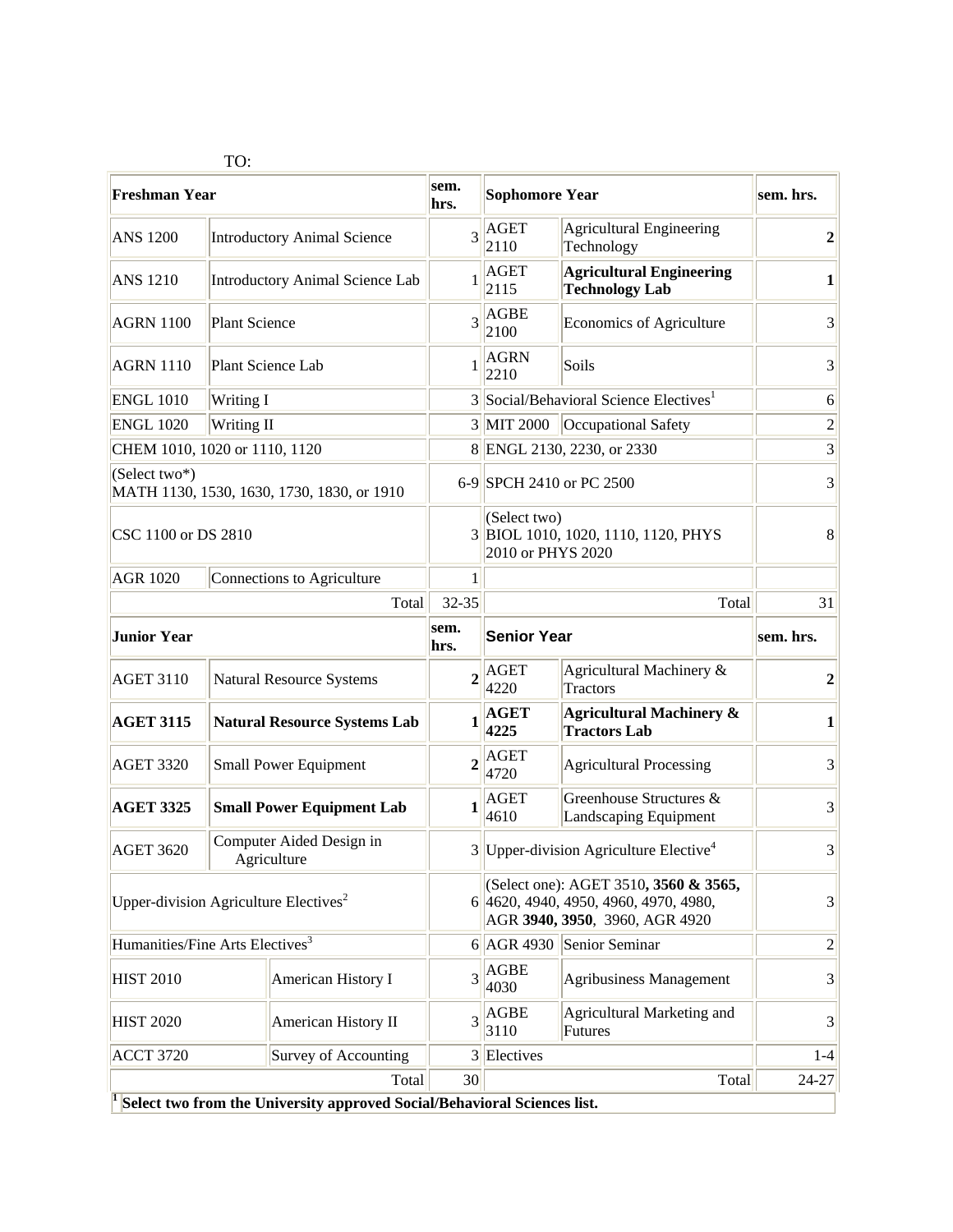<sup>2</sup> No more than one course from the following Agriculture disciplines. (AGBE, AGED, AGHT, AGRN, and ANS) Select two courses from the University approved Fine Arts list. Select course from any Agriculture discipline.

**Motion.** Dr. Foster moved to approve the additions and changes effective Spring 2012. The motion was seconded by Dr. Raymondo and carried.

#### **13. Approval of ANS 3330 Course Change from the School of Agriculture**

In a memorandum dated September 2011, approval was requested for the following:

From: ANS 3330 Dairy Cattle Selection and Breeding Lec. 1, Lab. 4, Credit 3 Judging and selection of dairy cattle according to type and production, classification systems, and performance estimates.

To: ANS 3330 Anatomy and Physiology of Livestock Animals Lec. 3, Credit 3 Overview of anatomical structures and physiological processes in biological systems. Specific emphasis will be given to livestock species including bovine, porcine, ovine and caprine species. Introductory cellular biology, issue types and specific organ systems stressing cases where livestock species may differ from other species.

**Motion.** Dr. Foster moved to approve the change effective January 1, 2012. The motion was seconded by Dr. Bagley and carried.

#### **14. Approval of New Online Course from the School of Agriculture**

In a memorandum dated September 7, 2011, approval was requested for the following:

## Course Addition(Online):

AGR 4890/5890 Meeting The Challenges Of A Diverse Workplace Lec. 3, Credit 3. This course is designed as an upper division work world preparation course. As students ready to leave the relative safety of the cocooned worlds of their chosen disciplines, this course provides practical tools and information necessary to succeed in a diverse and changing world o work. By combining interactive learning, current and relevant readings, and key presenters the course will help completers integrate more smoothly into the next phase of their lives.

Our world continues to shrink and we find ourselves playing roles in an increasingly diverse society. Understanding the communication process and how culture, race and gender affect interpersonal communication becomes ever so more important for all of us. In the College of Agriculture and Human Sciences we address a diverse and large number of professions and disciplines. This class will take an objective look at our individual beliefs and the beliefs and systems espoused by our chosen disciplines. Students graduating today will create the way our fields will operate in the future.

This course is designed as an online offering. Materials will be viewed and studied at the individual's discretion; HOWEVER, assignments and online quizzes will be given specific due dates and will close following those dates. Ongoing discussions will be held via internet and will be a mandatory component of the class.

**Motion.** Dr. Foster moved to approve the addition effective Spring 2012. The motion was seconded by Ms. Galloway.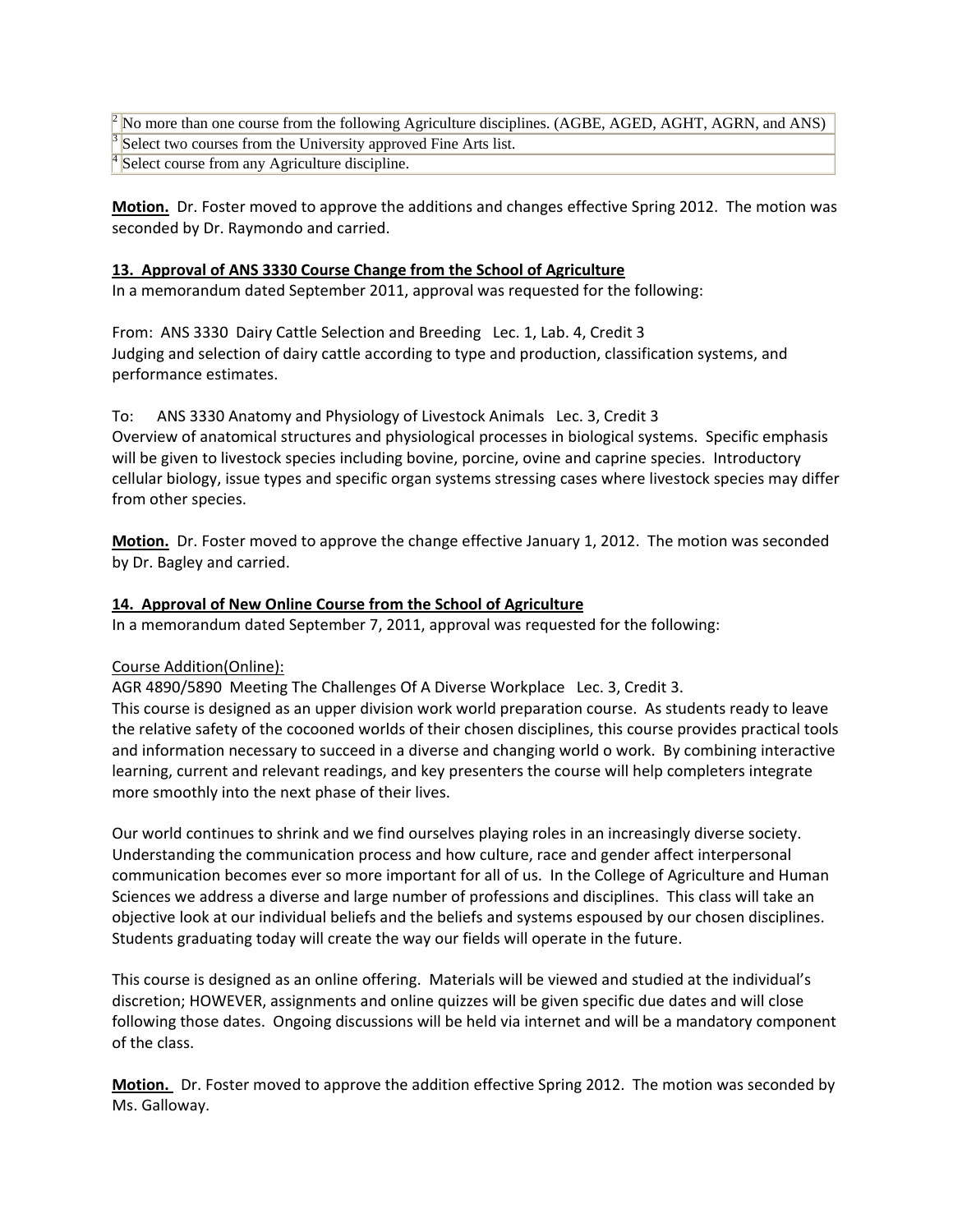Dr. Stein recommended omitting the words in italic from the first line in the course description, "This course is designed as an upper division work world preparation course *for all majors".*

The recommendation was accepted as a friendly amendment and the motion carried.

## **15. Approval of Course and Catalog Changes from the Department of English & Communications**

In a memorandum dated September 2, 2011, approval was requested for the following:

Course Changes:

From:

ENGL 2330. World Literature. Lec. 3. Credit 3. Prerequisite: ENGL 1020. Not for ENG or SEEN majors. Representative authors, periods, or themes from various world literary cultures.

To:

ENGL 2330. World Literature. Lec. 3. Credit 3. Prerequisite: ENGL 1020. Representative authors, periods, or themes from various world literary cultures.

From:

ENGL 2230. British Literature. Lec. 3. Credit 3. Prerequisite: ENGL 1020. Representative authors, periods, or themes from Old English through the eighteenth century.

To:

ENGL 2230. British Literature. Lec. 3. Credit 3. Prerequisite: ENGL 1020. Not for ENG majors. Representative authors, periods, or themes from Old English to the present.

Catalog Statement Change:

Change the statement at the beginning of the list of ENGL courses From:

ENGL 1010 and ENGL 1020 and one course from among ENGL 2130, 2230, and 2330 are prerequisites for all upper‐division courses. The requirement for ENGL 2130, ENGL 2230, or ENGL 2330 is waived for ENGL and SEEN majors.

To:

ENGL 1010 and ENGL 1020 and one course from among ENGL 2130, 2230, and 2330 are prerequisites for all upper‐division courses. The prerequisite for upper‐division courses of ENGL 2130 or ENGL 2230 or ENGL 2330 is waived for ENGL majors and for SEEN majors.

**Motion.** Dr. Null, representing Dr. Kemp, moved to approve the changes effective Fall 2011. The motion was seconded by Dr. Foster and carried.

## **16. Other Such Matters**

The following memorandum from Ms. Whiteaker, Coordinator of the Learning Support Program was submitted for information purposes only.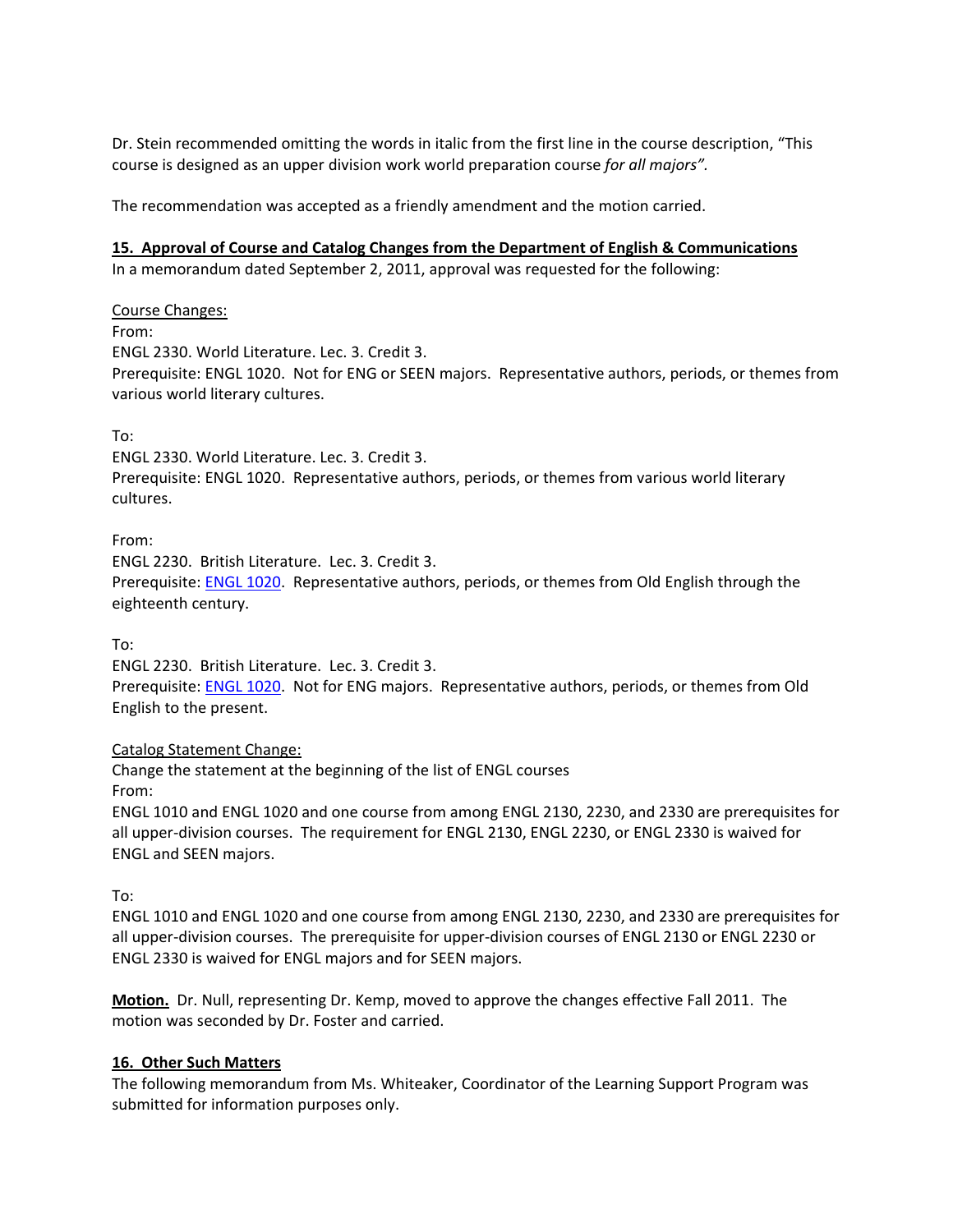Because of State legislation and the TBR's Developmental Redesign Initiative, beginning with the Fall 2011 school year, students in TTU's Learning Support courses will be reported on Vol State's FTE but will be receiving Learning Support on TTU's campus with TTU's Learning Support Program faculty. Our Learning Support Program will continue to offer free academic tutoring [Learning Support] for both developmental/learning‐support classes and college‐level classes on a walk‐in or scheduled basis. [The tutoring lab is currently in Matthews Hall 162B.]

The University will have the responsibility for registration of the students for Learning Support Courses and will collect the various fees associated with registration. Since these courses will, therefore, need to continue to appear in TTU's registration system and in materials used by advisors and departments who have students requiring learning support, a few changes mandated by TBR should be noted:

- 1. Anything that has formerly been referred to as Remedial/Developmental, Developmental Studies, Academic Development Program, and/or RDS, DSP, or ADP will now fall under the heading of **Learning Support Program**.
- 2. Course Rubrics have changed [per Paula Short at TBR]:

| MATH 08XX [MATH 0810, MATH 0820, MATH 0830]        |
|----------------------------------------------------|
| <b>MATH 1000</b>                                   |
| READ 08XX [READ 0810, READ 0820, READ 0830]        |
| <b>ENGL 08XX [ENGL 0810, ENGL 0820, ENGL 0830]</b> |
|                                                    |

3. The ACT cut scores table has changed. According to the latest revision of the A‐100 Guidelines, we will be operating under a set of interim cut scores from Fall 2011 until Fall 2013. These changes will primarily affect enrollments in English. Previous guidelines have placed students into developmental courses if their ACT subscores in English, Math, and/or Reading have been below 19. The NEW cut scores will place students who have an ACT English subscore of 18 in English 1010 [a difference of about 60 students for Fall 2011]. Both Math and Reading placement will be based on the "less‐than‐19" rule.

In keeping with Dr. Short's instructions concerning the rubrics, and in coordination with Vol State's Learning Support Program, the following changes in course rubrics should be made effective for Spring 2012 classes and should be available for departmental course input for Spring 2012.

## **Changes effective for Spring 2012:**

#### **DSPW0800 will become ENGL0810**

**ENGL 0810 Learning Support Writing/English I.** Lec. 3. Credit 3. [non‐graduation credit] Semester Availability: Fall, Spring

A course designed to improve student skills in the principles of writing task/purpose, audience awareness, organization, development, language skills, grammar/punctuation, and writing process. Students write a series of essays and complete an individualized study plan for language skills, grammar, punctuation, and mechanics. Successful completion of ENGL 0810 satisfies the requirement for Writing Competency Level One and may satisfy the requirement for Writing Competency Level Two. A grade of 'C' or better is required to pass the course.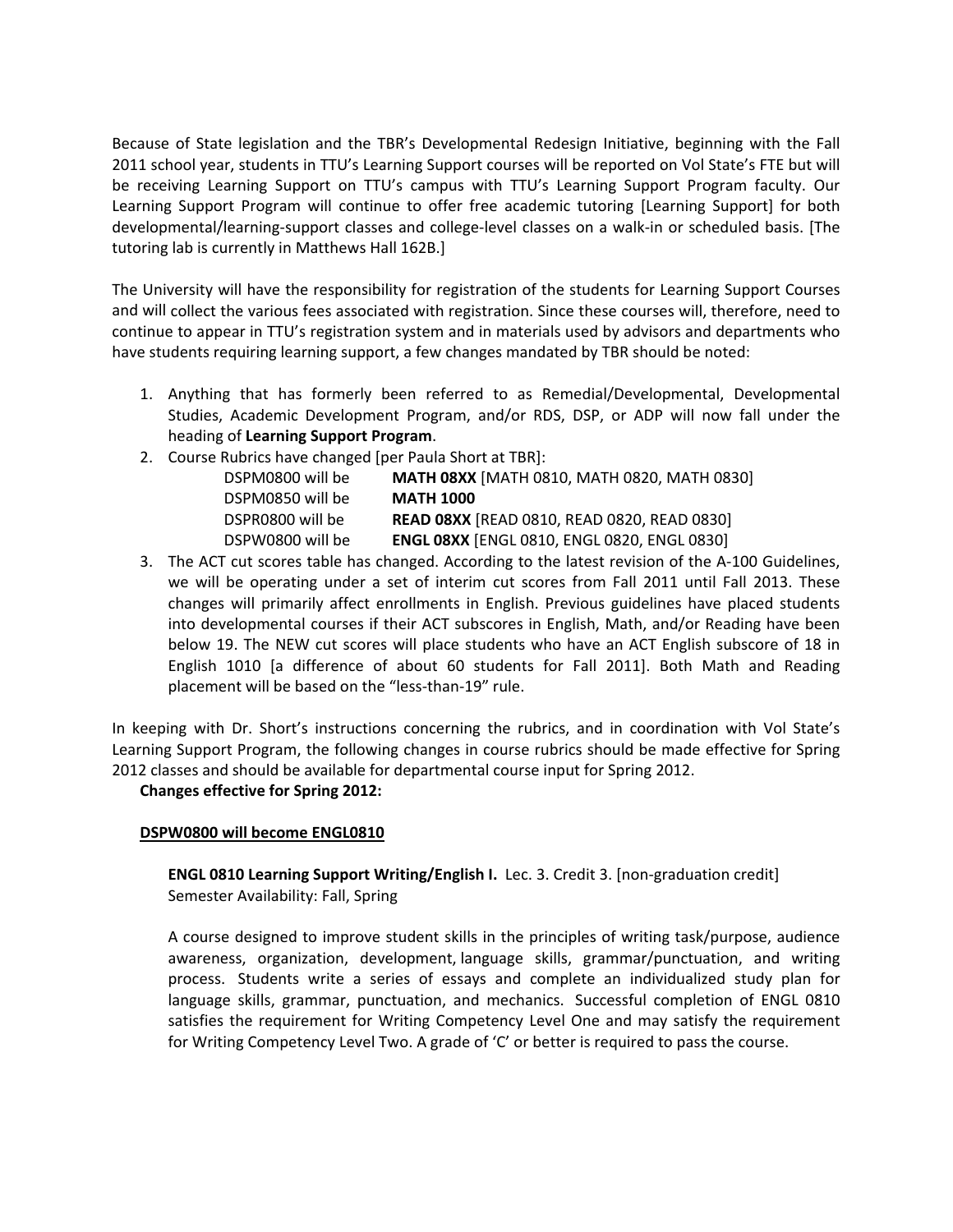[Initial placement in ENGL 810 is by ACT English subscore of 15‐17 or equivalent SAT or COMPASS/ASSET score. ACT English 18‐36 places student in English 1010.]

This should be equivalent to DSPW0800 Developmental Writing. Successful completion of all modules of ENGL0810 = successful completion of former DSPW0800 requirements.

**ENGL 0820 Learning Support Writing/English II.** L**e**c. 2. Credit 2 [non‐graduation credit] Semester Availability: Fall, Spring

A continuation of ENGL 0810 for completion of Learning Support Writing Competencies. Individualized topics include writing task/purpose, audience awareness, organization, development, language skills, grammar/punctuation, and writing process. Successful completion of ENGL 0820 satisfies the requirement for Writing Competency Level Two. A grade of 'C' or better is required to pass the course.

**PREREQUISITES:** Completion of English Competency Level 1.

For students who did not complete the DSPW0800 equivalent in 1 semester, this allows completion in 2 semesters without having to repeat information mastered in the previous class. Completion of an ENGL 0810/0820 combination should equal completion of DSPW0800 developmental writing.

\***ENGL 0830 ‐ Learning Support Writing/English III**………TBA (see note below)\*

A lab‐based course designed as supplemental instruction for students whose diagnostic scores indicate they do not need a full three‐credit course in Learning Support Writing. Individualized topics include writing task/purpose, audience awareness, organization, development, language skills, grammar/punctuation, and writing process. Students will concurrently enroll in ENGL 1010 when reading requirement has also been met. Successful completion of ENGL 0830 satisfies the requirement for Writing Competency Level Two. A grade of 'C' or better is required to pass the course.

**PREREQUISITES:** Completion of Writing Competency Level 1 or acceptable diagnostic testing score.

\*This one‐credit course is offered by Vol State; however, at this time we have no plans to implement it unless requested by TTU's English Department as a way of supporting students who have ACT English Subscores of 18 and would previously have been in DSPW0800. If ENGL 0830 is implemented, **content for this course will be determined by a joint committee of the English Department and the Learning Support Program.** We do need to have this course on the books in case we are required to activate it to meet requirements of the TTU/Vol State contract.

#### **DSPM0800 will become MATH0810**

**MATH 0810‐Learning Support Mathematics I.** Lec.3. Credit 3 [non‐graduation credit] Semester Availability: Fall, Spring, Summer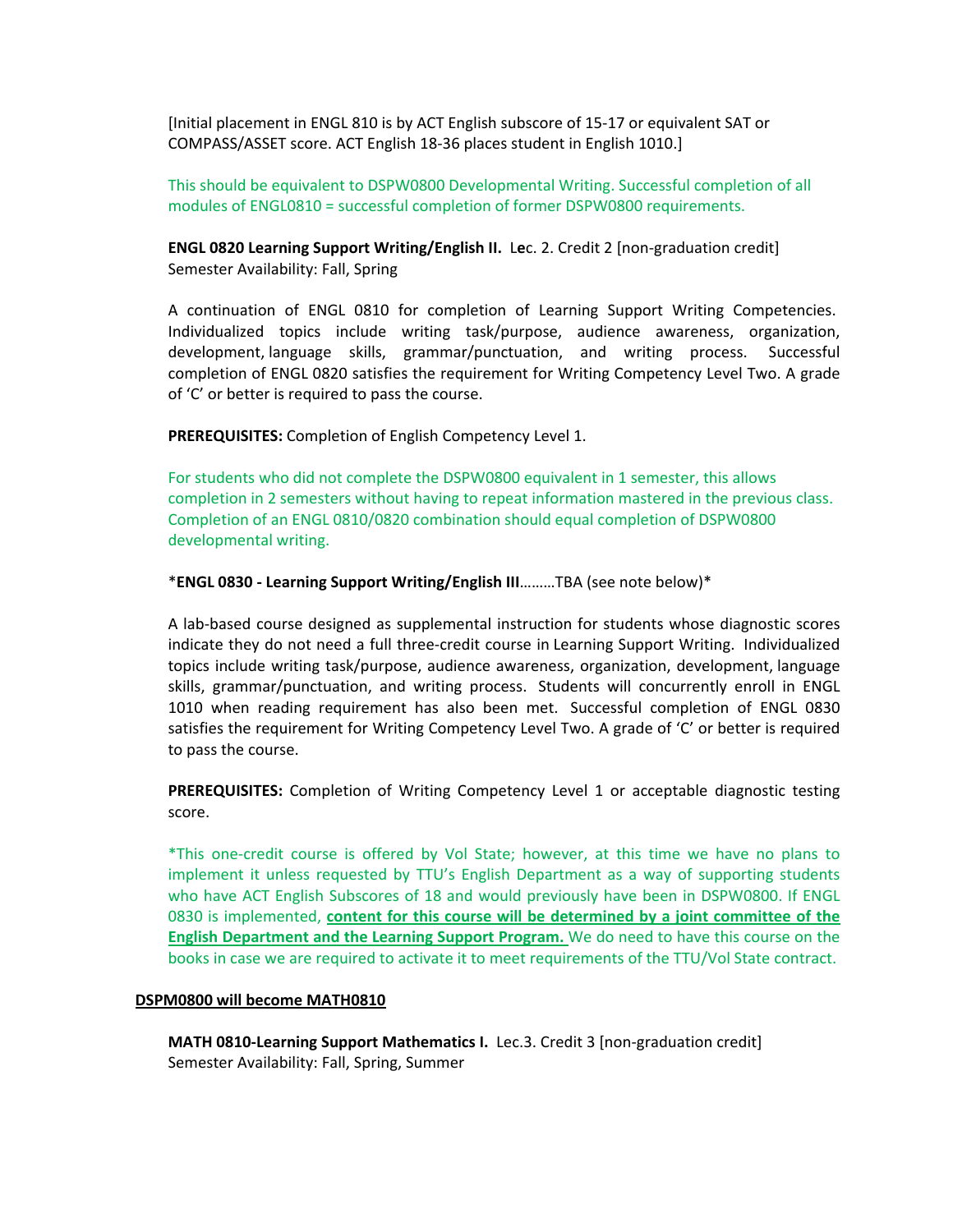This course provides opportunity to work on some or all of the following skill sets based on diagnostic assessment during enrollment: real number sense and operations, operations with algebraic expressions and polynomials, solving linear inequalities analyzing graphs of linear functions and inequalities, modeling & critical thinking. Upon successful completion of Competency 3, the student may enroll in MATH 0820; upon successful completion of Competency 4, the student may enroll in MATH 0830; and upon successful completion of Competency 5, the student may enroll in MATH 1000, MATH 1010 or MATH 1530. A grade of 'C' or better is required to pass the course.

**Repeated:** This course may be repeated once.

[Initial placement in MATH 0810 is by ACT Math subscore of 15‐18 or equivalent SAT or COMPASS/ASSET score.]

This class includes all 5 competencies required for completion of DSPM0800 Developmental Math I [Algebra I]. If all 5 competencies are completed in one term, the student would receive credit for DSPM0800.

If only 3 of the 5 competencies are completed, the student will take MATH 0820 for completion of DSPM0800. If 4 of the 5 competencies were completed in MATH 0810, the student will take MATH 0830 for completion of DSPM0800.

**MATH 0820‐Learning Support Mathematics II.** Lec.3. Credit 2. [non‐graduation credit] Semester Availability: Fall, Spring

A continuation of MATH 0810 for completion of Learning Support Competencies 4 and 5. Upon successful completion of Competency 4, the student may enroll in MATH 0830; upon successful completion of Competency 5, the student may enroll in MATH 1000, MATH 1010 or MATH 1530. A grade of 'C' or better is required to pass the course.

**Hours:** Three hours per week through competency 5 completion. **Repeated:** This course may be repeated only once.

Follows MATH 0810 for those students who completed 3 of the 5 competencies in MATH 0810 required for completion of DSPM0800.

**MATH 0830‐Learning Support Mathematics III** …lec.3; cr.1 [non‐graduation credit] Semester Availability: Fall, Spring

A continuation of MATH 0810 for completion of Learning Support Competencies 5. Upon successful completion of Competency 5, the student may enroll in MATH 1000, MATH 1010 or MATH 1530. A grade of 'C' or better is required to pass the course.

**Hours:** Three hours per week through Competency 5 completion. Students may discontinue the course upon completion of Competency 5.

**Repeated:** This course may be repeated only once.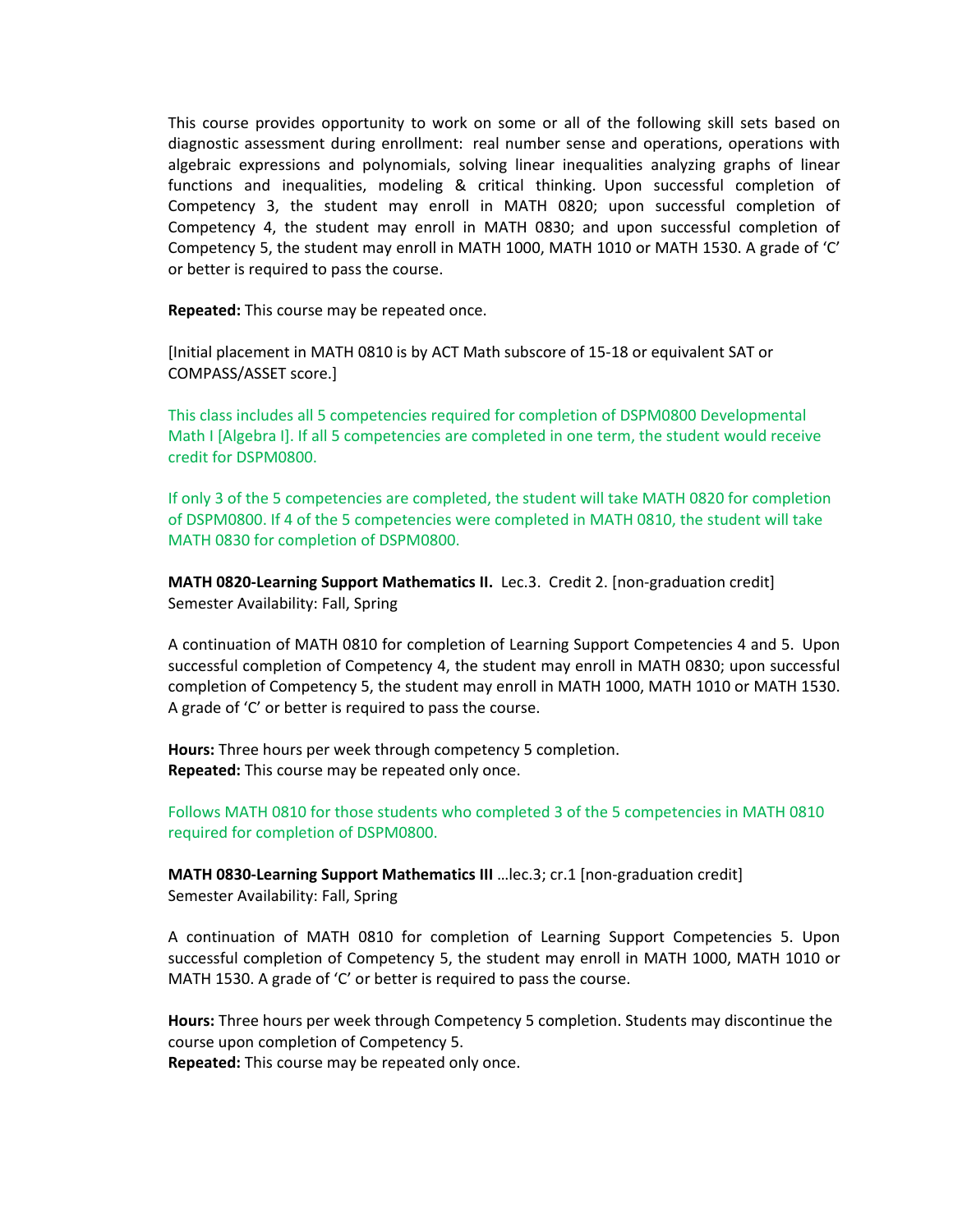Follows MATH 0810 for those students who completed 4 of the 5 competencies in MATH 0810 required for completion of DSPM0800.

#### **DSPM0850 will become MATH1000**

**MATH 1000 Pre‐College Algebra** . Lec. 3. Credit 3. Semester Availability: Fall, Spring, Summer

This course includes operations with polynomials, analysis of quadratic functions and graphs, solving quadratic equations, and other types of functions. The course is designed to prepare the student for algebra-intensive courses. A grade of 'C' or better is required to pass the course.

**PREREQUISITES:** Successful completion of DSPM 0800 or Learning Support Mathematics Competency 5.

MATH 1000 covers the material currently covered in DSPM0850 and is designed for people who need math skills greater than DSPM0800 due to majors that require algebra‐based college‐level math [MATH1130; 1710; etc.]. **The content and resident department for this course will be determined by a joint committee of the Mathematics Department and the Learning Support Program.**

DSPM0850 will go away soon. Students whose majors require MATH1010, or something similar, will end with DSPM0800 and will not need to take MATH1000. Students whose majors require algebra‐based college‐level math will need to take MATH1000 after completion of the DSPM0800 equivalent. Per A‐100 Guidelines, this means that students who change their major from one that requires no algebra‐based college‐level math to one that does will abide by the rules that pertain to the major under which they will graduate‐‐a student who has completed MATH0810 and its variants to completion of Competency 5 and has taken MATH1010 or a similar course may be required to take MATH1000 before proceeding to MATH1130, etc.

#### **DSPR0800 will become READ0810**

**READ 0810 Learning Support Reading I.** L**ec** 3. Credit 3. [non‐graduation credit] Semester Availability: Fall, Spring

A course designed to improve reading comprehension and skills in the areas of main idea, supporting details, organization and relationships, vocabulary development, and critical and strategic reading. Students read a variety of texts and complete an individualized study plan. Successful completion of READ 810 satisfies the Reading Competency Level 1 and may satisfy Reading Competency Level 2. A grade of 'C' or better is required to pass the course.

[Initial placement in READ 0810 is by ACT Reading subscore of 15‐18 or equivalent SAT or COMPASS/ASSET score.]

Completion of both modules of READ 0810 is equivalent to completion of DSPR0800 developmental reading.